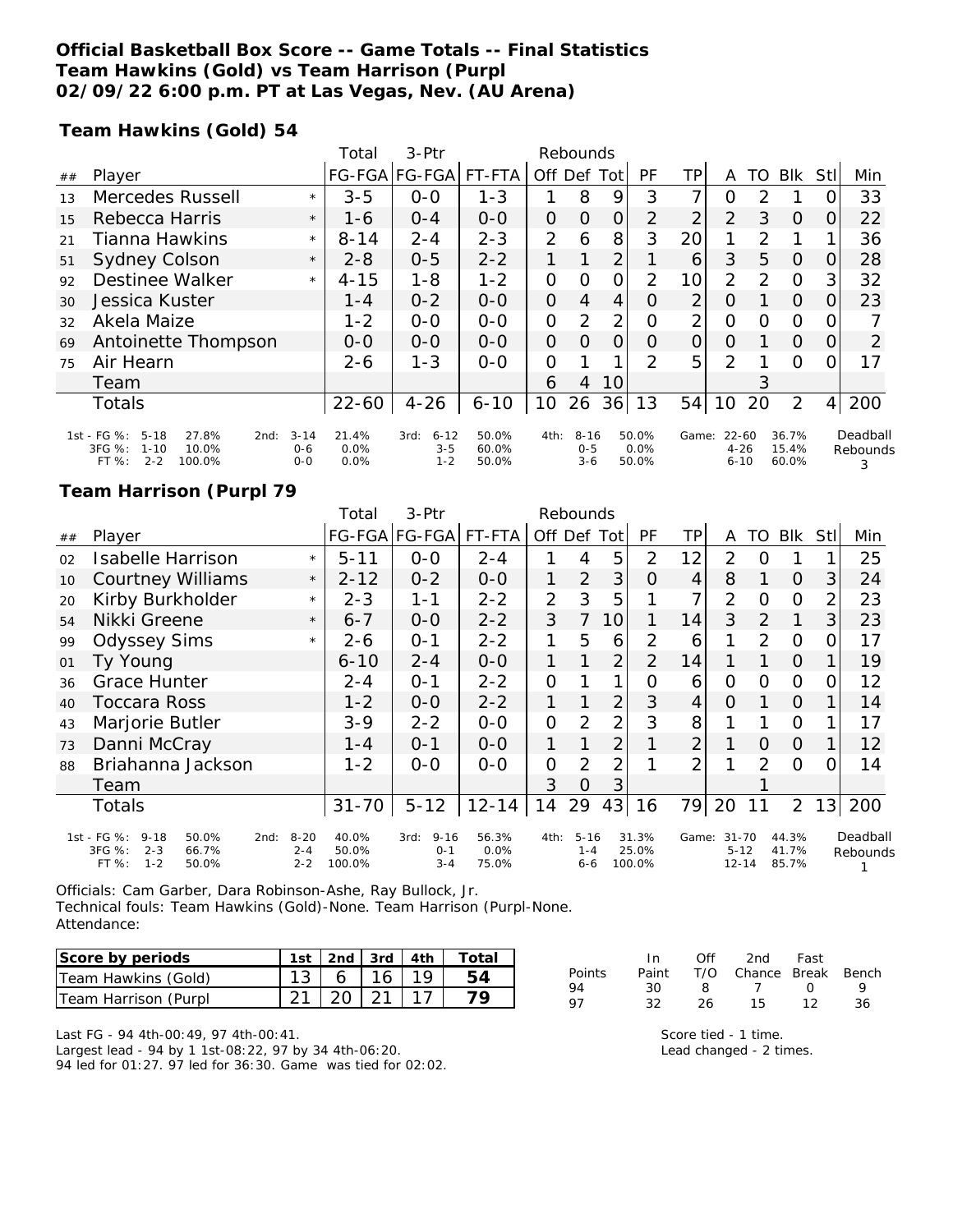## **Team Hawkins (Gold) vs Team Harrison (Purpl 02/09/22 6:00 p.m. PT at Las Vegas, Nev. (AU Arena) 1st PERIOD Play-by-Play (Page 1)**

| HOME TEAM: Team Harrison (Purpl         | Time  | Score      |                | Margin VISITORS: Team Hawkins (Gold) |
|-----------------------------------------|-------|------------|----------------|--------------------------------------|
| MISSED JUMPER by Courtney Williams      | 09:42 |            |                | REBOUND (DEF) by Mercedes Russell    |
| REBOUND (DEF) by Isabelle Harrison      | 09:18 |            |                | MISSED 3 PTR by Rebecca Harris       |
| TURNOVR by Odyssey Sims                 | 09:10 |            |                |                                      |
| REBOUND (DEF) by Nikki Greene           | 08:49 |            |                | MISSED 3 PTR by Sydney Colson        |
| GOOD! JUMPER by Courtney Williams       | 08:37 | $2 - 0$    | H <sub>2</sub> |                                      |
| <b>ASSIST by Nikki Greene</b>           | 08:36 |            |                |                                      |
| FOUL by Isabelle Harrison (P1T1)        | 08:27 |            |                |                                      |
|                                         |       | 08:27 P 51 |                |                                      |
|                                         |       |            |                |                                      |
|                                         | 08:22 | $2 - 3$    | V <sub>1</sub> | GOOD! 3 PTR by Tianna Hawkins        |
|                                         | 08:22 |            |                | ASSIST by Sydney Colson              |
| MISSED JUMPER by Courtney Williams      | 08:08 |            |                | REBOUND (DEF) by Mercedes Russell    |
|                                         | 07:57 |            |                | MISSED 3 PTR by Destinee Walker      |
|                                         | 07:57 |            |                | REBOUND (OFF) by Mercedes Russell    |
| REBOUND (DEF) by Odyssey Sims           | 07:41 |            |                | MISSED JUMPER by Tianna Hawkins      |
| MISSED LAYUP by Odyssey Sims            | 07:35 |            |                |                                      |
| REBOUND (OFF) by Isabelle Harrison      | 07:35 |            |                |                                      |
| MISSED JUMPER by Isabelle Harrison      | 07:32 |            |                |                                      |
| REBOUND (OFF) by Odyssey Sims           | 07:20 |            |                |                                      |
| MISSED LAYUP by Odyssey Sims            | 07:15 |            |                | <b>BLOCK by Tianna Hawkins</b>       |
|                                         |       |            |                |                                      |
|                                         | 07:15 |            |                | REBOUND (DEF) by Tianna Hawkins      |
| REBOUND (DEF) by Odyssey Sims           | 07:11 |            |                | MISSED JUMPER by Sydney Colson       |
| MISSED FT SHOT by Isabelle Harrison     | 06:55 |            |                | FOUL by Rebecca Harris (P1T1)        |
| REBOUND (OFF) by (DEADBALL)             | 06:55 |            |                |                                      |
| GOOD! FT SHOT by Isabelle Harrison      | 06:55 | $3 - 3$    | T <sub>1</sub> |                                      |
|                                         |       | 06:55 S 02 |                |                                      |
| REBOUND (DEF) by Nikki Greene           | 06:32 |            |                | MISSED 3 PTR by Sydney Colson        |
| GOOD! 3 PTR by Kirby Burkholder         | 06:16 | $6 - 3$    | H 3            |                                      |
| <b>ASSIST by Courtney Williams</b>      | 06:16 |            |                |                                      |
| REBOUND (DEF) by Odyssey Sims           | 05:57 |            |                | MISSED 3 PTR by Destinee Walker      |
| GOOD! LAYUP by Kirby Burkholder [PNT]   | 05:39 | $8 - 3$    | H 5            |                                      |
| ASSIST by Nikki Greene                  | 05:39 |            |                |                                      |
|                                         | 05:26 |            |                | <b>TURNOVR by Mercedes Russell</b>   |
|                                         |       |            |                |                                      |
| STEAL by Courtney Williams              | 05:24 |            |                |                                      |
| GOOD! LAYUP by Courtney Williams [FB/PN | 05:21 | $10-3$     | H 7            |                                      |
|                                         | 05:02 | $10 - 5$   | H 5            | GOOD! LAYUP by Tianna Hawkins [PNT]  |
|                                         | 05:02 |            |                | ASSIST by Destinee Walker            |
| GOOD! JUMPER by Isabelle Harrison       | 04:43 | $12 - 5$   | H 7            |                                      |
| ASSIST by Kirby Burkholder              | 04:43 |            |                |                                      |
| REBOUND (DEF) by Nikki Greene           | 04:25 |            |                | MISSED 3 PTR by Tianna Hawkins       |
| TURNOVR by Odyssey Sims                 | 04:15 |            |                |                                      |
|                                         | 04:15 |            |                | TIMEOUT media                        |
| SUB IN : Marjorie Butler                | 04:15 |            |                | SUB IN: Jessica Kuster               |
| SUB IN: Ty Young                        | 04:15 |            |                | SUB OUT: Tianna Hawkins              |
| SUB OUT: Isabelle Harrison              | 04:15 |            |                |                                      |
| SUB OUT: Kirby Burkholder               | 04:15 |            |                |                                      |
|                                         |       |            |                |                                      |
| REBOUND (DEF) by Nikki Greene           | 03:52 |            |                | MISSED JUMPER by Mercedes Russell    |
| GOOD! LAYUP by Nikki Greene [PNT]       | 03:44 | $14 - 5$   | H 9            |                                      |
| <b>ASSIST by Courtney Williams</b>      | 03:44 |            |                |                                      |
|                                         | 03:24 |            |                | SUB IN : Air Hearn                   |
|                                         | 03:24 |            |                | SUB OUT: Destinee Walker             |
|                                         | 03:15 | $14 - 7$   | H 7            | GOOD! JUMPER by Sydney Colson        |
| MISSED LAYUP by Ty Young                | 02:57 |            |                | REBOUND (DEF) by Mercedes Russell    |
| REBOUND (DEF) by Marjorie Butler        | 02:32 |            |                | MISSED 3 PTR by Air Hearn            |
| MISSED 3 PTR by Courtney Williams       | 02:10 |            |                | REBOUND (DEF) by Mercedes Russell    |
| REBOUND (DEF) by Marjorie Butler        | 01:50 |            |                | MISSED 3 PTR by Rebecca Harris       |
| MISSED JUMPER by Courtney Williams      | 01:43 |            |                |                                      |
| REBOUND (OFF) by Courtney Williams      | 01:43 |            |                |                                      |
| GOOD! 3 PTR by Marjorie Butler          | 01:38 | $17 - 7$   | H 10           |                                      |
| <b>ASSIST by Courtney Williams</b>      |       |            |                |                                      |
|                                         | 01:38 |            |                |                                      |
|                                         | 01:16 |            |                | MISSED 3 PTR by Jessica Kuster       |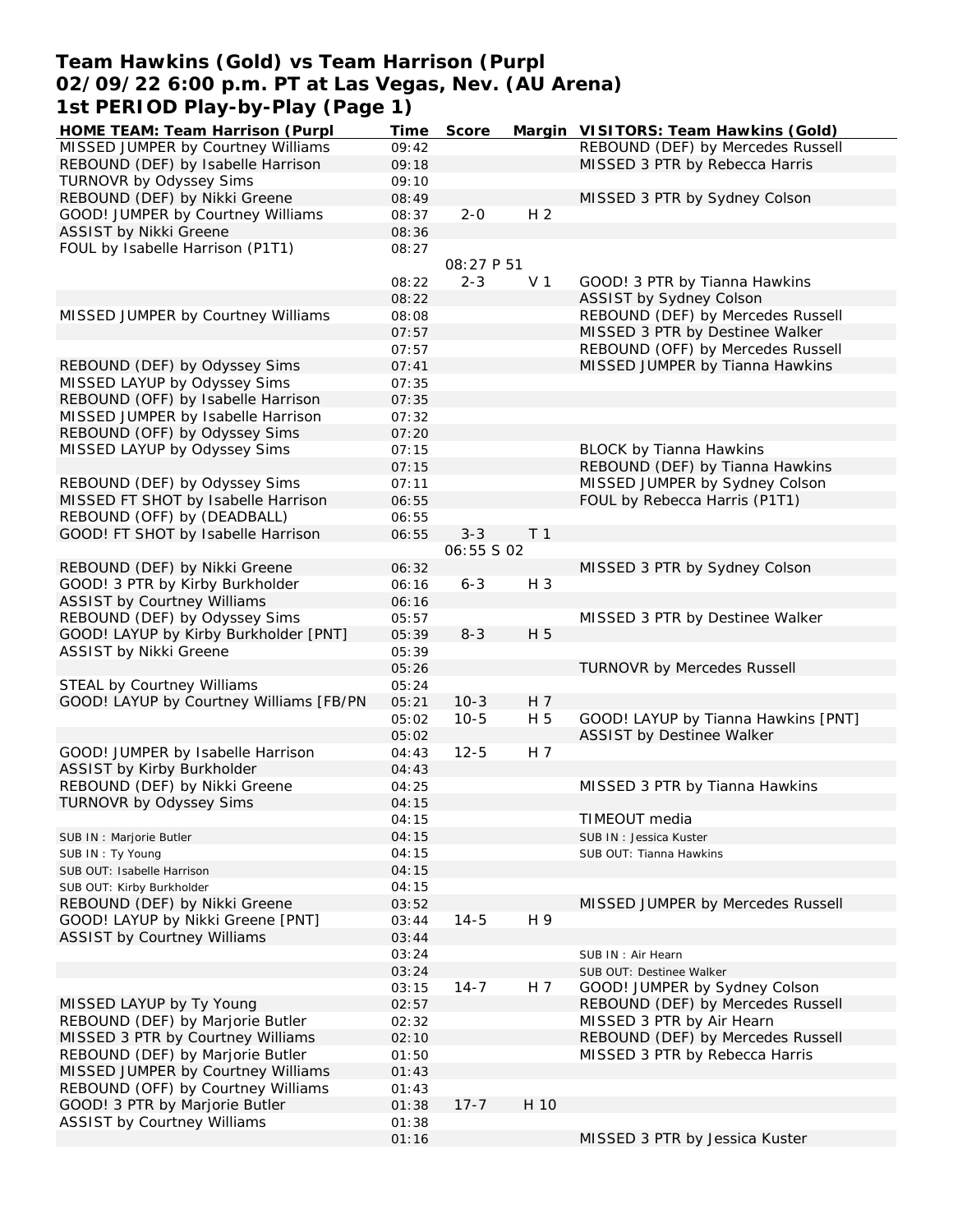## **Team Hawkins (Gold) vs Team Harrison (Purpl 02/09/22 6:00 p.m. PT at Las Vegas, Nev. (AU Arena) 1st PERIOD Play-by-Play (Page 2)**

| HOME TEAM: Team Harrison (Purpl        | Time  | Score             |      | Margin VISITORS: Team Hawkins (Gold) |
|----------------------------------------|-------|-------------------|------|--------------------------------------|
| REBOUND (DEF) by Courtney Williams     | 01:16 |                   |      |                                      |
| MISSED LAYUP by Marjorie Butler        | 01:08 |                   |      | REBOUND (DEF) by Sydney Colson       |
|                                        | 00:58 | $17-9$            | H 8  | GOOD! LAYUP by Jessica Kuster [PNT]  |
|                                        | 00:58 |                   |      | <b>ASSIST by Rebecca Harris</b>      |
|                                        | 00:40 |                   |      | FOUL by Mercedes Russell (P1T2)      |
| SUB IN: Isabelle Harrison              | 00:40 |                   |      | SUB IN: Akela Maize                  |
| SUB IN: Briahanna Jackson              | 00:40 |                   |      | SUB IN: Tianna Hawkins               |
| SUB IN: Grace Hunter                   | 00:40 |                   |      | SUB IN: Destinee Walker              |
| SUB OUT: Odyssey Sims                  | 00:40 |                   |      | SUB OUT: Mercedes Russell            |
| SUB OUT: Nikki Greene                  | 00:40 |                   |      | SUB OUT: Jessica Kuster              |
| SUB OUT: Courtney Williams             | 00:40 |                   |      | SUB OUT: Rebecca Harris              |
|                                        |       | 00:40 P 99        |      |                                      |
| GOOD! LAYUP by Isabelle Harrison [PNT] | 00:33 | $19-9$            | H 10 |                                      |
|                                        | 00:27 | $19 - 11$         | H 8  | GOOD! LAYUP by Destinee Walker [PNT] |
|                                        | 00:27 |                   |      | ASSIST by Sydney Colson              |
| GOOD! JUMPER by Grace Hunter           | 00:06 | $21 - 11$         | H 10 |                                      |
| ASSIST by Ty Young                     | 00:06 |                   |      |                                      |
| FOUL by Briahanna Jackson (P1T2)       | 00:03 | $21 - 12$         | H 9  | GOOD! FT SHOT by Sydney Colson       |
|                                        | 00:03 | $21 - 13$         | H 8  | GOOD! FT SHOT by Sydney Colson       |
| TURNOVR by Ty Young                    | 00:03 |                   |      |                                      |
|                                        |       | <i>00:03 S 51</i> |      |                                      |
|                                        | 00:00 |                   |      | MISSED JUMPER by Tianna Hawkins      |
|                                        | 00:00 |                   |      | REBOUND (OFF) by (TEAM)              |
|                                        |       |                   |      |                                      |

Team Harrison (Purpl 21, Team Hawkins (Gold) 13

|                                              | In. | Off              | 2nd | Fast          |                         |
|----------------------------------------------|-----|------------------|-----|---------------|-------------------------|
| 1st period-only Paint T/O Chance Break Bench |     |                  |     |               |                         |
| Team Hawkins (Gold) 6                        |     | $\overline{0}$ 0 |     |               | Score tied - 1 time.    |
| Team Harrison (Purpl 8 2 3                   |     |                  |     | $\frac{2}{5}$ | Lead changed - 2 times. |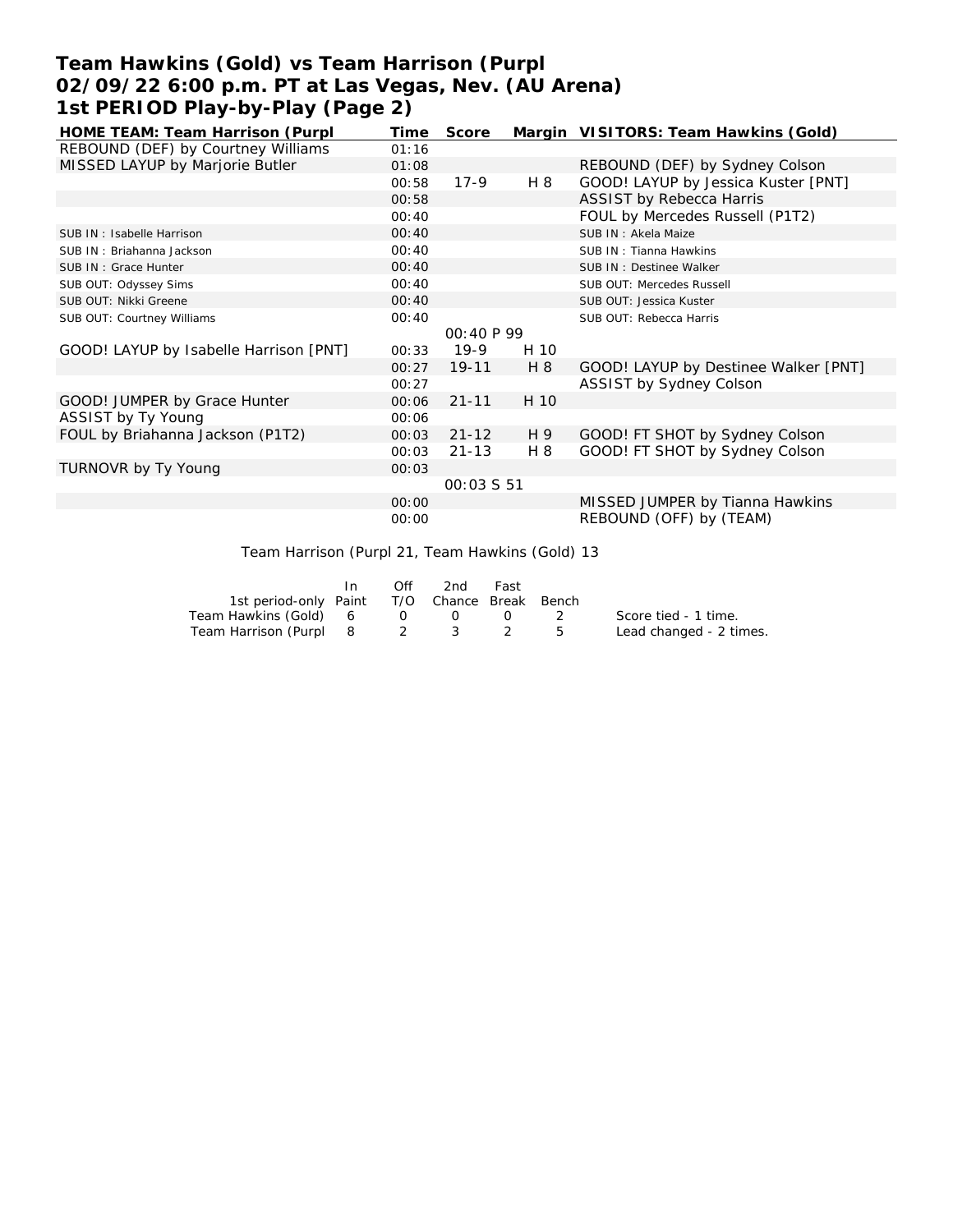## **Team Hawkins (Gold) vs Team Harrison (Purpl 02/09/22 6:00 p.m. PT at Las Vegas, Nev. (AU Arena) 2nd PERIOD Play-by-Play (Page 1)**

| HOME TEAM: Team Harrison (Purpl         | Time  | Score              |      | Margin VISITORS: Team Hawkins (Gold) |
|-----------------------------------------|-------|--------------------|------|--------------------------------------|
| SUB IN: Briahanna Jackson               | 10:00 |                    |      |                                      |
| SUB IN: Toccara Ross                    | 10:00 |                    |      |                                      |
| SUB IN : Marjorie Butler                | 10:00 |                    |      |                                      |
| SUB IN: Grace Hunter                    | 10:00 |                    |      |                                      |
| SUB OUT: Odyssey Sims                   | 10:00 |                    |      |                                      |
| SUB OUT: Kirby Burkholder               | 10:00 |                    |      |                                      |
| SUB OUT: Nikki Greene                   | 10:00 |                    |      |                                      |
| SUB OUT: Courtney Williams              | 10:00 |                    |      |                                      |
| REBOUND (DEF) by Briahanna Jackson      | 09:39 |                    |      | MISSED 3 PTR by Sydney Colson        |
| TURNOVR by Briahanna Jackson            | 09:32 |                    |      |                                      |
| REBOUND (DEF) by Briahanna Jackson      | 09:16 |                    |      | MISSED LAYUP by Tianna Hawkins       |
| MISSED JUMPER by Isabelle Harrison      | 09:01 |                    |      | REBOUND (DEF) by Mercedes Russell    |
| REBOUND (DEF) by Grace Hunter           | 08:53 |                    |      | MISSED LAYUP by Destinee Walker      |
| MISSED JUMPER by Marjorie Butler        | 08:41 |                    |      | REBOUND (DEF) by (TEAM)              |
| SUB IN: Courtney Williams               | 08:38 |                    |      |                                      |
| SUB OUT: Grace Hunter                   | 08:38 |                    |      |                                      |
|                                         | 08:27 |                    |      | MISSED 3 PTR by Destinee Walker      |
|                                         | 08:27 |                    |      | REBOUND (OFF) by (TEAM)              |
| FOUL by Isabelle Harrison (P2T3)        | 08:26 |                    |      |                                      |
| SUB IN: Danni McCray                    | 08:26 |                    |      |                                      |
| SUB OUT: Courtney Williams              | 08:26 |                    |      |                                      |
|                                         |       | 08:26 P 13         |      |                                      |
|                                         | 08:14 |                    |      | TURNOVR by Rebecca Harris            |
| STEAL by Marjorie Butler                | 08:13 |                    |      |                                      |
| GOOD! JUMPER by Toccara Ross [FB]       | 08:09 | $23 - 13$          | H 10 |                                      |
| ASSIST by Marjorie Butler               | 08:09 |                    |      |                                      |
|                                         | 07:39 |                    |      | TURNOVR by (TEAM)                    |
|                                         | 07:39 |                    |      | SUB IN: Jessica Kuster               |
|                                         | 07:39 |                    |      | SUB OUT: Rebecca Harris              |
| GOOD! JUMPER by Briahanna Jackson       | 07:28 | $25 - 13$          | H 12 |                                      |
| FOUL by Marjorie Butler (P1T4)          | 07:05 |                    |      |                                      |
|                                         |       | <i>OT: 05 P 13</i> |      |                                      |
| REBOUND (DEF) by Toccara Ross           | 06:55 |                    |      | MISSED 3 PTR by Sydney Colson        |
| MISSED JUMPER by Marjorie Butler        | 06:31 |                    |      | REBOUND (DEF) by (TEAM)              |
|                                         | 06:17 |                    |      | <b>TURNOVR by Sydney Colson</b>      |
| STEAL by Isabelle Harrison              | 06:14 |                    |      |                                      |
| GOOD! LAYUP by Marjorie Butler [FB/PNT] | 06:10 | $27 - 13$          | H 14 |                                      |
|                                         | 06:04 |                    |      | TURNOVR by Sydney Colson             |
| SUB IN: Nikki Greene                    | 06:04 |                    |      | SUB IN: Air Hearn                    |
| SUB IN: Courtney Williams               | 06:04 |                    |      | SUB OUT: Destinee Walker             |
| SUB IN: Kirby Burkholder                | 06:04 |                    |      |                                      |
| SUB IN: Odyssey Sims                    | 06:04 |                    |      |                                      |
| SUB OUT: Briahanna Jackson              | 06:04 |                    |      |                                      |
| SUB OUT: Toccara Ross                   | 06:04 |                    |      |                                      |
| SUB OUT: Marjorie Butler                | 06:04 |                    |      |                                      |
| SUB OUT: Danni McCray                   | 06:04 |                    |      |                                      |
| MISSED JUMPER by Courtney Williams      | 05:54 |                    |      |                                      |
| REBOUND (OFF) by Nikki Greene           | 05:54 |                    |      |                                      |
| GOOD! LAYUP by Nikki Greene [PNT]       | 05:50 | $29 - 13$          | H 16 |                                      |
|                                         | 05:32 |                    |      | <b>TURNOVR by Mercedes Russell</b>   |
|                                         | 05:32 |                    |      | SUB IN : Destinee Walker             |
|                                         | 05:32 |                    |      | SUB OUT: Sydney Colson               |
| MISSED JUMPER by Courtney Williams      | 05:23 |                    |      | REBOUND (DEF) by Jessica Kuster      |
| REBOUND (DEF) by Nikki Greene           | 05:13 |                    |      | MISSED LAYUP by Air Hearn            |
| MISSED LAYUP by Isabelle Harrison       | 04:59 |                    |      |                                      |
| REBOUND (OFF) by Nikki Greene           | 04:59 |                    |      |                                      |
|                                         | 04:56 |                    |      | FOUL by Air Hearn (P1T3)             |
| TIMEOUT media                           | 04:56 |                    |      |                                      |
| GOOD! FT SHOT by Odyssey Sims           | 04:56 | $30 - 13$          | H 17 |                                      |
| GOOD! FT SHOT by Odyssey Sims           | 04:56 | $31 - 13$          | H 18 |                                      |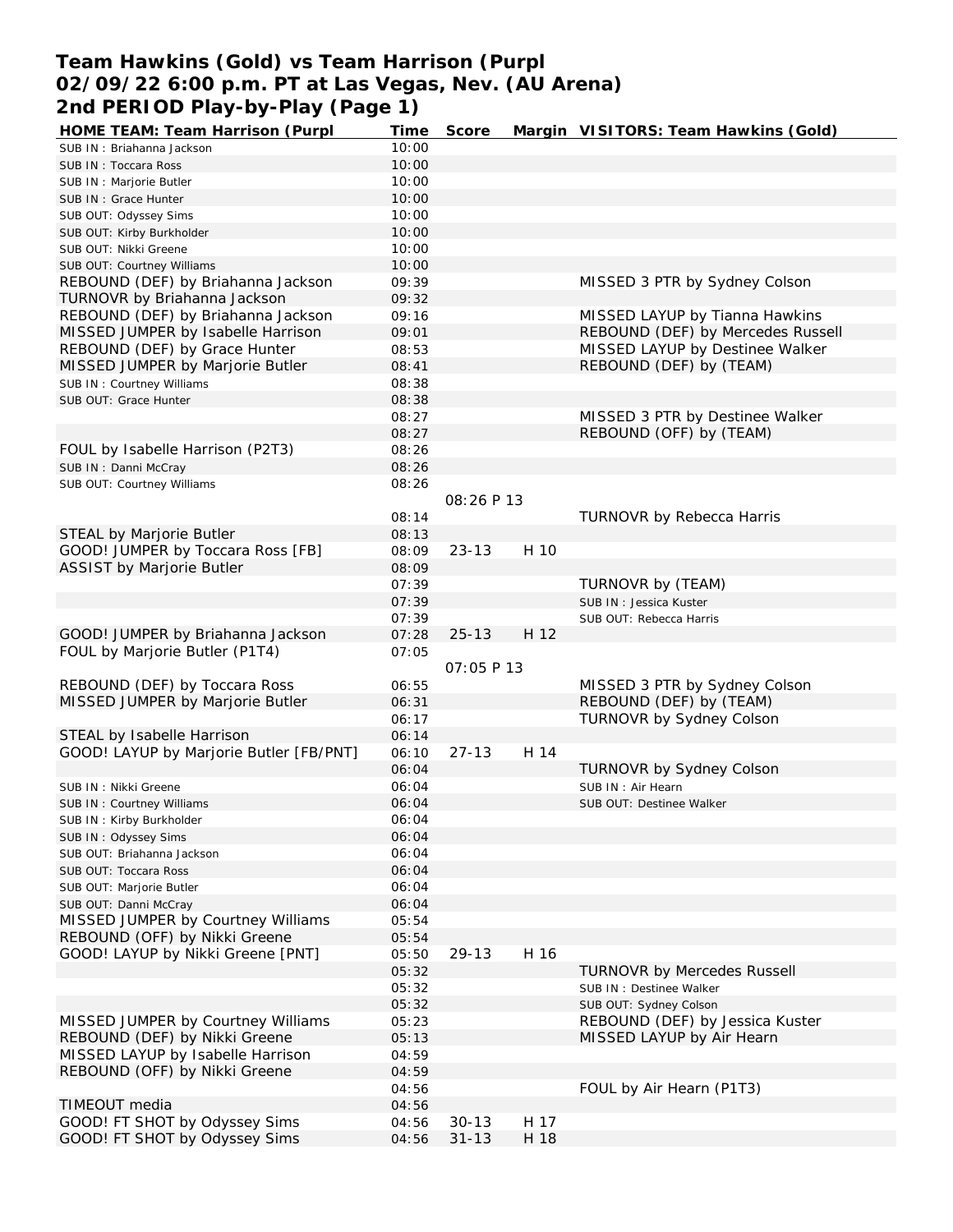## **Team Hawkins (Gold) vs Team Harrison (Purpl 02/09/22 6:00 p.m. PT at Las Vegas, Nev. (AU Arena) 2nd PERIOD Play-by-Play (Page 2)**

| HOME TEAM: Team Harrison (Purpl      | Time  | Score             |      | Margin VISITORS: Team Hawkins (Gold)  |
|--------------------------------------|-------|-------------------|------|---------------------------------------|
| SUB IN: Ty Young                     | 04:56 |                   |      | SUB IN: Akela Maize                   |
| SUB OUT: Isabelle Harrison           | 04:56 |                   |      | SUB OUT: Mercedes Russell             |
|                                      |       | 04:56 S 99        |      |                                       |
| <b>BLOCK by Nikki Greene</b>         | 04:34 |                   |      | MISSED JUMPER by Akela Maize          |
| REBOUND (DEF) by Odyssey Sims        | 04:32 |                   |      |                                       |
| GOOD! 3 PTR by Ty Young              | 04:26 | $34 - 13$         | H 21 |                                       |
| ASSIST by Odyssey Sims               | 04:26 |                   |      |                                       |
| FOUL by Nikki Greene (P1T5)          | 04:06 |                   |      |                                       |
|                                      | 04:06 |                   |      |                                       |
|                                      | 04:06 |                   |      | SUB IN: Sydney Colson                 |
|                                      |       |                   |      | SUB IN: Mercedes Russell              |
|                                      | 04:06 |                   |      | SUB OUT: Akela Maize                  |
|                                      | 04:06 |                   |      | SUB OUT: Destinee Walker              |
|                                      |       | 04:06 P 32        |      |                                       |
| REBOUND (DEF) by Kirby Burkholder    | 04:00 |                   |      | MISSED 3 PTR by Jessica Kuster        |
| MISSED JUMPER by Nikki Greene        | 03:40 |                   |      | REBOUND (DEF) by Mercedes Russell     |
|                                      | 03:34 |                   |      | FOUL by Tianna Hawkins (P1T4)         |
|                                      | 03:34 |                   |      | TURNOVR by Tianna Hawkins             |
|                                      |       | <i>03L34 O 99</i> |      |                                       |
| GOOD! 3 PTR by Ty Young              | 03:20 | $37 - 13$         | H 24 |                                       |
| ASSIST by Nikki Greene               | 03:20 |                   |      |                                       |
|                                      | 03:09 | $37 - 15$         | H 22 | GOOD! LAYUP by Sydney Colson [PNT]    |
| MISSED LAYUP by Kirby Burkholder     | 03:01 |                   |      | REBOUND (DEF) by Jessica Kuster       |
|                                      | 02:55 |                   |      | TURNOVR by Jessica Kuster             |
| STEAL by Kirby Burkholder            | 02:54 |                   |      |                                       |
| MISSED 3 PTR by Courtney Williams    | 02:49 |                   |      | REBOUND (DEF) by Jessica Kuster       |
| REBOUND (DEF) by Courtney Williams   | 02:27 |                   |      | MISSED 3 PTR by Sydney Colson         |
| GOOD! LAYUP by Odyssey Sims [FB/PNT] | 02:22 | $39 - 15$         | H 24 |                                       |
| <b>ASSIST by Courtney Williams</b>   |       |                   |      |                                       |
|                                      | 02:22 |                   |      |                                       |
|                                      | 02:10 |                   |      | TURNOVR by Sydney Colson              |
| STEAL by Kirby Burkholder            | 02:09 |                   |      |                                       |
| MISSED LAYUP by Courtney Williams    | 02:04 |                   |      |                                       |
| REBOUND (OFF) by (TEAM)              | 02:04 |                   |      |                                       |
| SUB IN: Grace Hunter                 | 02:03 |                   |      | SUB IN: Rebecca Harris                |
| SUB IN: Toccara Ross                 | 02:03 |                   |      | SUB OUT: Air Hearn                    |
| SUB IN: Briahanna Jackson            | 02:03 |                   |      |                                       |
| SUB IN: Isabelle Harrison            | 02:03 |                   |      |                                       |
| SUB IN: Danni McCray                 | 02:03 |                   |      |                                       |
| SUB OUT: Ty Young                    | 02:03 |                   |      |                                       |
| SUB OUT: Nikki Greene                | 02:03 |                   |      |                                       |
| SUB OUT: Courtney Williams           | 02:03 |                   |      |                                       |
| SUB OUT: Kirby Burkholder            | 02:03 |                   |      |                                       |
| SUB OUT: Odyssey Sims                | 02:03 |                   |      |                                       |
| TURNOVR by Briahanna Jackson         | 01:51 |                   |      |                                       |
|                                      | 01:29 |                   |      | MISSED 3 PTR by Air Hearn             |
|                                      | 01:29 |                   |      | REBOUND (OFF) by (TEAM)               |
|                                      | 01:27 |                   |      | MISSED JUMPER by Jessica Kuster       |
|                                      |       |                   |      | REBOUND (OFF) by (TEAM)               |
|                                      | 01:27 |                   |      |                                       |
| FOUL by Danni McCray (P1T6)          | 01:24 |                   |      |                                       |
|                                      |       | 01:24 P 21        |      |                                       |
|                                      | 01:13 | $39 - 17$         | H 22 | GOOD! LAYUP by Mercedes Russell [PNT] |
|                                      | 01:13 |                   |      | ASSIST by Rebecca Harris              |
| MISSED JUMPER by Danni McCray        | 00:59 |                   |      |                                       |
| REBOUND (OFF) by Danni McCray        | 00:59 |                   |      |                                       |
| GOOD! JUMPER by Isabelle Harrison    | 00:46 | $41 - 17$         | H 24 |                                       |
| ASSIST by Briahanna Jackson          | 00:46 |                   |      |                                       |
|                                      | 00:34 | $41 - 19$         | H 22 | GOOD! JUMPER by Rebecca Harris        |
| MISSED 3 PTR by Grace Hunter         | 00:28 |                   |      | REBOUND (DEF) by Jessica Kuster       |
|                                      | 00:22 |                   |      | TURNOVR by Rebecca Harris             |
| STEAL by Toccara Ross                | 00:21 |                   |      |                                       |
|                                      |       |                   |      |                                       |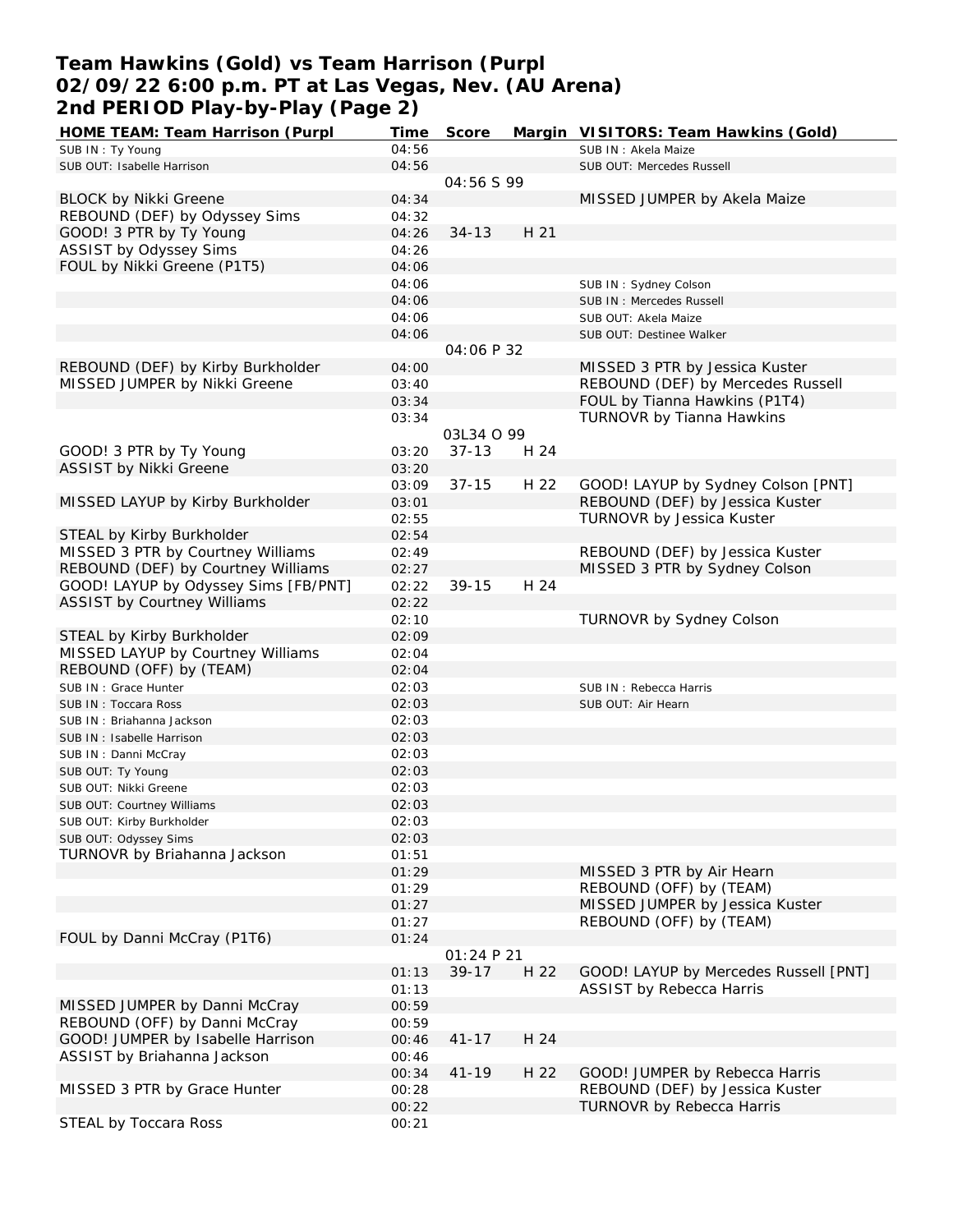# **Team Hawkins (Gold) vs Team Harrison (Purpl 02/09/22 6:00 p.m. PT at Las Vegas, Nev. (AU Arena) 2nd PERIOD Play-by-Play (Page 3)**

**HOME TEAM: Team Harrison (Purpl Time Score Margin VISITORS: Team Hawkins (Gold)**

Team Harrison (Purpl 41, Team Hawkins (Gold) 19

|                                              | In | Off | 2nd | Fast         |                         |
|----------------------------------------------|----|-----|-----|--------------|-------------------------|
| 2nd period-only Paint T/O Chance Break Bench |    |     |     |              |                         |
| Team Hawkins (Gold) 4                        |    | 2 2 |     | $\bigcap$ () | Score tied - 0 times.   |
| Team Harrison (Purpl 6 11 6                  |    |     |     |              | Lead changed - 0 times. |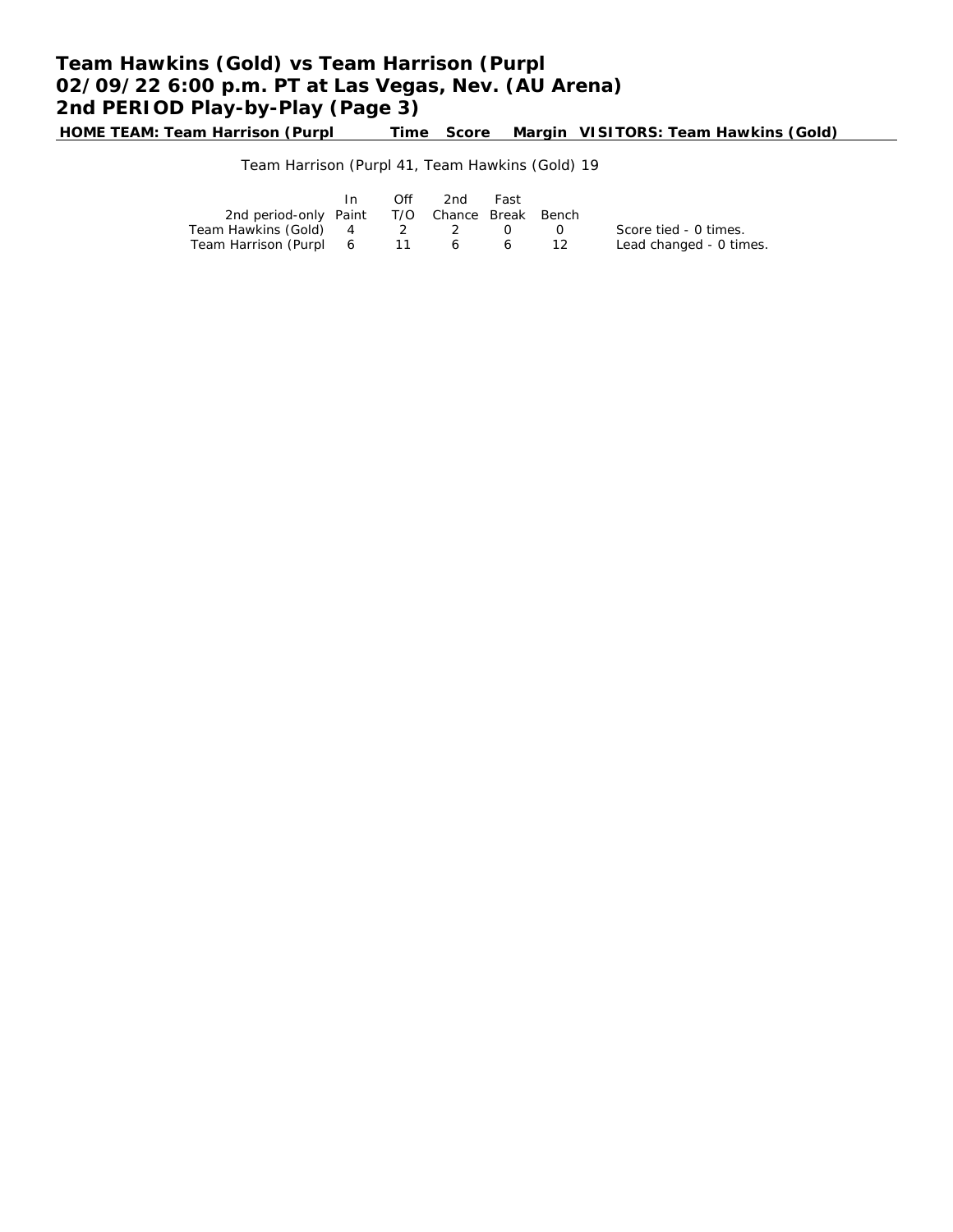## **Team Hawkins (Gold) vs Team Harrison (Purpl 02/09/22 6:00 p.m. PT at Las Vegas, Nev. (AU Arena) 3rd PERIOD Play-by-Play (Page 1)**

| HOME TEAM: Team Harrison (Purpl     | Time  | Score             |      | Margin VISITORS: Team Hawkins (Gold)   |
|-------------------------------------|-------|-------------------|------|----------------------------------------|
| REBOUND (DEF) by Isabelle Harrison  | 09:48 |                   |      | MISSED 3 PTR by Destinee Walker        |
| GOOD! JUMPER by Nikki Greene        | 09:23 | $43 - 19$         | H 24 |                                        |
| ASSIST by Isabelle Harrison         | 09:23 |                   |      |                                        |
| BLOCK by Isabelle Harrison          | 08:57 |                   |      | MISSED LAYUP by Tianna Hawkins         |
|                                     | 08:55 |                   |      | REBOUND (OFF) by Sydney Colson         |
|                                     | 08:54 |                   |      | TURNOVR by (TEAM)                      |
| GOOD! JUMPER by Isabelle Harrison   | 08:45 | $45 - 19$         | H 26 |                                        |
| <b>ASSIST by Courtney Williams</b>  | 08:45 |                   |      |                                        |
| REBOUND (DEF) by Isabelle Harrison  | 08:15 |                   |      | MISSED 3 PTR by Destinee Walker        |
| GOOD! JUMPER by Nikki Greene        | 08:05 | $47 - 19$         | H 28 |                                        |
| ASSIST by Isabelle Harrison         | 08:05 |                   |      |                                        |
| FOUL by Odyssey Sims (P1T1)         |       |                   |      |                                        |
|                                     | 07:57 | 07:57 P 15        |      |                                        |
|                                     |       |                   |      |                                        |
| REBOUND (DEF) by Odyssey Sims       | 07:51 |                   |      | MISSED JUMPER by Rebecca Harris        |
| MISSED JUMPER by Odyssey Sims       | 07:42 |                   |      | REBOUND (DEF) by Tianna Hawkins        |
| FOUL by Odyssey Sims (P2T2)         | 07:39 |                   |      |                                        |
| TIMEOUT 30sec                       | 07:39 |                   |      |                                        |
|                                     | 07:39 |                   |      | <b>TIMEOUT MEDIA</b>                   |
| SUB IN : Marjorie Butler            | 07:39 |                   |      |                                        |
| SUB OUT: Odyssey Sims               | 07:39 |                   |      |                                        |
|                                     |       | 07:39 P 21        |      |                                        |
|                                     | 07:20 |                   |      | TURNOVR by Destinee Walker             |
| STEAL by Nikki Greene               | 07:19 |                   |      |                                        |
| MISSED LAYUP by Marjorie Butler     | 07:15 |                   |      |                                        |
| REBOUND (OFF) by Kirby Burkholder   | 07:15 |                   |      |                                        |
| MISSED JUMPER by Isabelle Harrison  | 07:11 |                   |      |                                        |
| REBOUND (OFF) by (TEAM)             | 07:11 |                   |      |                                        |
| TURNOVR by Nikki Greene             | 07:06 |                   |      |                                        |
|                                     | 07:04 |                   |      | STEAL by Destinee Walker               |
|                                     | 06:59 | $47 - 21$         | H 26 | GOOD! LAYUP by Destinee Walker [PNT]   |
| GOOD! LAYUP by Nikki Greene [PNT]   | 06:37 | 49-21             | H 28 |                                        |
| <b>ASSIST by Courtney Williams</b>  | 06:37 |                   |      |                                        |
|                                     | 06:18 |                   |      | TURNOVR by Rebecca Harris              |
| <b>STEAL by Courtney Williams</b>   | 06:16 |                   |      |                                        |
| GOOD! FT SHOT by Isabelle Harrison  | 06:09 | $50 - 21$         | H 29 | FOUL by Sydney Colson (P1T1)           |
| MISSED FT SHOT by Isabelle Harrison | 06:09 |                   |      | REBOUND (DEF) by Tianna Hawkins        |
|                                     |       |                   |      |                                        |
| SUB IN: Danni McCray                | 06:09 |                   |      | SUB IN: Jessica Kuster                 |
| SUB IN: Ty Young                    | 06:09 |                   |      | SUB OUT: Rebecca Harris                |
| SUB OUT: Kirby Burkholder           | 06:09 |                   |      |                                        |
| SUB OUT: Nikki Greene               | 06:09 |                   |      |                                        |
|                                     |       | <i>06:09 S 02</i> |      |                                        |
|                                     | 06:02 |                   |      | TURNOVR by Sydney Colson               |
| STEAL by Danni McCray               | 06:01 |                   |      |                                        |
| GOOD! LAYUP by Ty Young [PNT]       | 05:42 | $52 - 21$         | H 31 |                                        |
| <b>ASSIST by Courtney Williams</b>  | 05:42 |                   |      |                                        |
|                                     | 05:34 | $52 - 24$         | H 28 | GOOD! 3 PTR by Tianna Hawkins          |
|                                     | 05:11 |                   |      | FOUL by Destinee Walker (P1T2)         |
|                                     |       | 05:11 P 02        |      |                                        |
| TURNOVR by Marjorie Butler          | 05:01 |                   |      |                                        |
|                                     | 05:00 |                   |      | STEAL by Tianna Hawkins                |
|                                     | 04:47 | $52 - 26$         | H 26 | GOOD! JUMPER by Mercedes Russell [PNT] |
| TIMEOUT 30sec                       | 04:44 |                   |      |                                        |
| <b>TIMEOUT MEDIA</b>                | 04:44 |                   |      |                                        |
| SUB IN: Briahanna Jackson           | 04:44 |                   |      |                                        |
| SUB IN: Toccara Ross                | 04:44 |                   |      |                                        |
| SUB OUT: Isabelle Harrison          | 04:44 |                   |      |                                        |
| SUB OUT: Marjorie Butler            | 04:44 |                   |      |                                        |
| GOOD! LAYUP by Ty Young [PNT]       | 04:27 | 54-26             | H 28 |                                        |
|                                     | 04:10 |                   |      | TURNOVR by Sydney Colson               |
| STEAL by Courtney Williams          | 04:08 |                   |      |                                        |
|                                     |       |                   |      |                                        |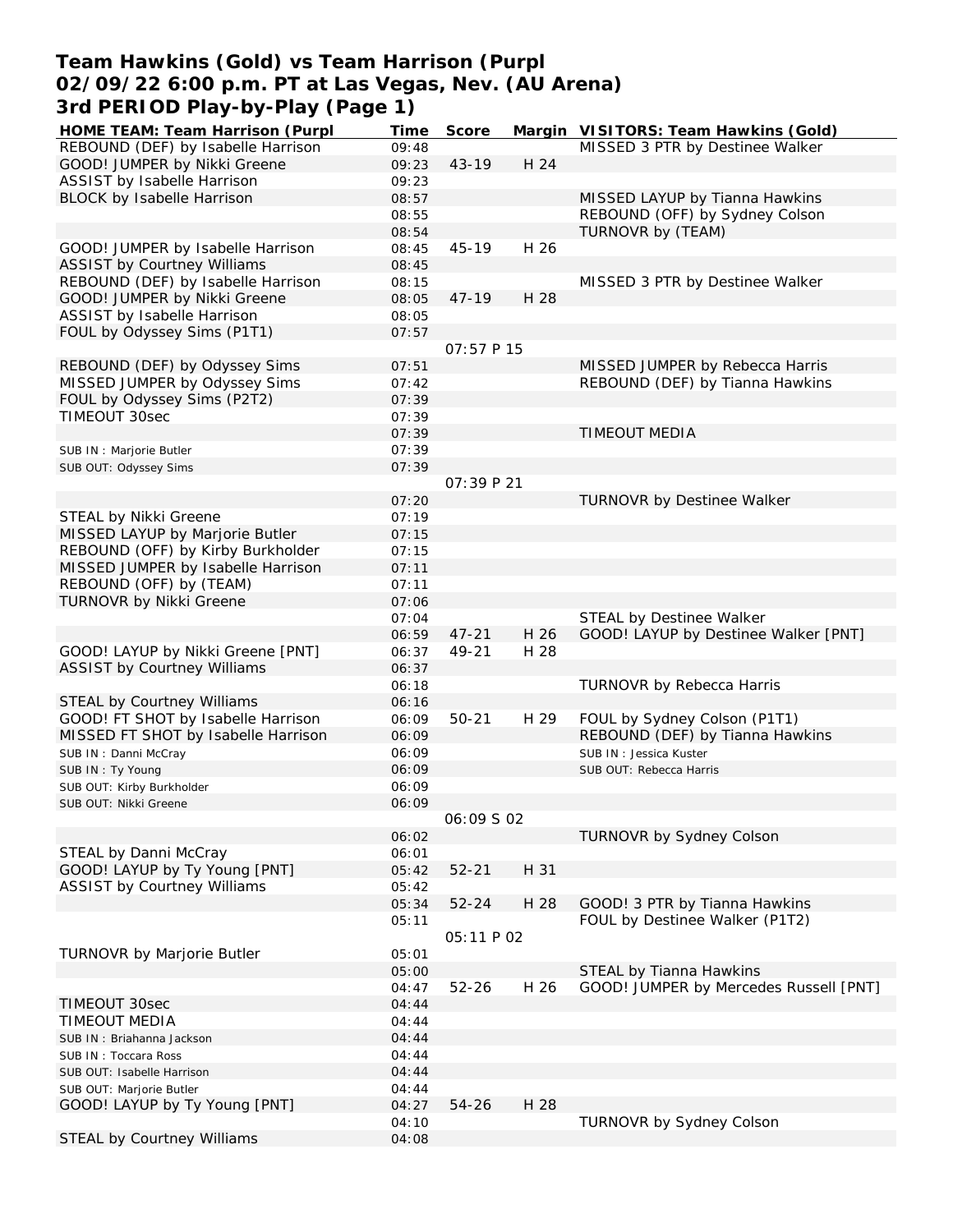## **Team Hawkins (Gold) vs Team Harrison (Purpl 02/09/22 6:00 p.m. PT at Las Vegas, Nev. (AU Arena) 3rd PERIOD Play-by-Play (Page 2)**

| HOME TEAM: Team Harrison (Purpl                       | Time           | Score      |      | Margin VISITORS: Team Hawkins (Gold) |
|-------------------------------------------------------|----------------|------------|------|--------------------------------------|
| MISSED JUMPER by Toccara Ross                         | 04:04          |            |      | REBOUND (DEF) by Mercedes Russell    |
| FOUL by Toccara Ross (P1T3)                           | 03:40          |            |      | MISSED FT SHOT by Mercedes Russell   |
|                                                       | 03:40          |            |      | REBOUND (OFF) by (DEADBALL)          |
|                                                       | 03:40          | $54 - 27$  | H 27 | GOOD! FT SHOT by Mercedes Russell    |
| SUB IN : Grace Hunter                                 | 03:40          |            |      | SUB IN : Air Hearn                   |
| SUB OUT: Danni McCray                                 | 03:40          |            |      | SUB OUT: Sydney Colson               |
|                                                       |                | 03:40 S 13 |      |                                      |
| MISSED 3 PTR by Ty Young                              | 03:26          |            |      | REBOUND (DEF) by (TEAM)              |
|                                                       | 03:24          |            |      | SUB IN: Akela Maize                  |
|                                                       | 03:24          |            |      | SUB OUT: Mercedes Russell            |
|                                                       | 03:02          |            |      | TURNOVR by Air Hearn                 |
| STEAL by Ty Young                                     | 03:01          |            |      |                                      |
| GOOD! LAYUP by Ty Young [FB/PNT]                      | 02:59          | 56-27      | H 29 |                                      |
|                                                       | 02:38          | 56-30      | H 26 | GOOD! 3 PTR by Destinee Walker       |
|                                                       | 02:38          |            |      | ASSIST by Air Hearn                  |
| SUB IN: Nikki Greene                                  | 02:22          |            |      | SUB IN: Antoinette Thompson          |
| SUB OUT: Toccara Ross                                 | 02:22          |            |      | SUB OUT: Air Hearn                   |
| MISSED JUMPER by Courtney Williams                    | 02:12          |            |      |                                      |
| REBOUND (OFF) by Ty Young                             | 02:12          |            |      |                                      |
| GOOD! LAYUP by Ty Young [PNT]                         | 02:07          | 58-30      | H 28 |                                      |
| FOUL by Ty Young (P1T4)                               | 01:49          |            |      |                                      |
|                                                       | 01:49          |            |      | SUB IN: Air Hearn                    |
|                                                       | 01:49          |            |      | SUB OUT: Jessica Kuster              |
|                                                       |                | 01:49 P21  |      |                                      |
|                                                       | 01:40          | 58-32      | H 26 | GOOD! LAYUP by Akela Maize [PNT]     |
|                                                       | 01:40          |            |      | <b>ASSIST by Tianna Hawkins</b>      |
| TURNOVR by Nikki Greene                               | 01:36          |            |      |                                      |
|                                                       | 01:35          |            |      | STEAL by Destinee Walker             |
| REBOUND (DEF) by Nikki Greene                         | 01:33          |            |      | MISSED LAYUP by Destinee Walker      |
| MISSED JUMPER by Grace Hunter                         | 01:15          |            |      |                                      |
| REBOUND (OFF) by Nikki Greene                         | 01:15          |            |      |                                      |
| GOOD! FT SHOT by Grace Hunter                         | 01:11          | 59-32      | H 27 | FOUL by Air Hearn (P2T3)             |
| GOOD! FT SHOT by Grace Hunter                         | 01:11          | 60-32      | H 28 |                                      |
|                                                       | 01:11          |            |      | SUB IN: Jessica Kuster               |
|                                                       | 01:11          |            |      | SUB OUT: Tianna Hawkins              |
|                                                       |                | 01:11 S 36 |      |                                      |
|                                                       | 01:01          |            |      | TURNOVR by Antoinette Thompson       |
| STEAL by Nikki Greene<br>GOOD! JUMPER by Grace Hunter | 00:59          | $62 - 32$  | H 30 |                                      |
|                                                       | 00:41          |            |      |                                      |
| <b>ASSIST by Courtney Williams</b>                    | 00:41<br>00:21 |            |      | MISSED JUMPER by Air Hearn           |
|                                                       | 00:21          |            |      | REBOUND (OFF) by (TEAM)              |
|                                                       | 00:12          | $62 - 35$  | H 27 | GOOD! 3 PTR by Air Hearn             |
| <b>TURNOVR by Courtney Williams</b>                   | 00:00          |            |      | STEAL by Destinee Walker             |
|                                                       |                |            |      |                                      |

Team Harrison (Purpl 62, Team Hawkins (Gold) 35

|                                              | In. | Off               | 2nd     | Fast     |                         |
|----------------------------------------------|-----|-------------------|---------|----------|-------------------------|
| 3rd period-only Paint T/O Chance Break Bench |     |                   |         |          |                         |
| Team Hawkins (Gold) 6                        |     |                   | 4 3 0 5 |          | Score tied - 0 times.   |
| Team Harrison (Purpl 10                      |     | $\cdot$ 9 $\cdot$ | 4       | $\sim$ 2 | Lead changed - 0 times. |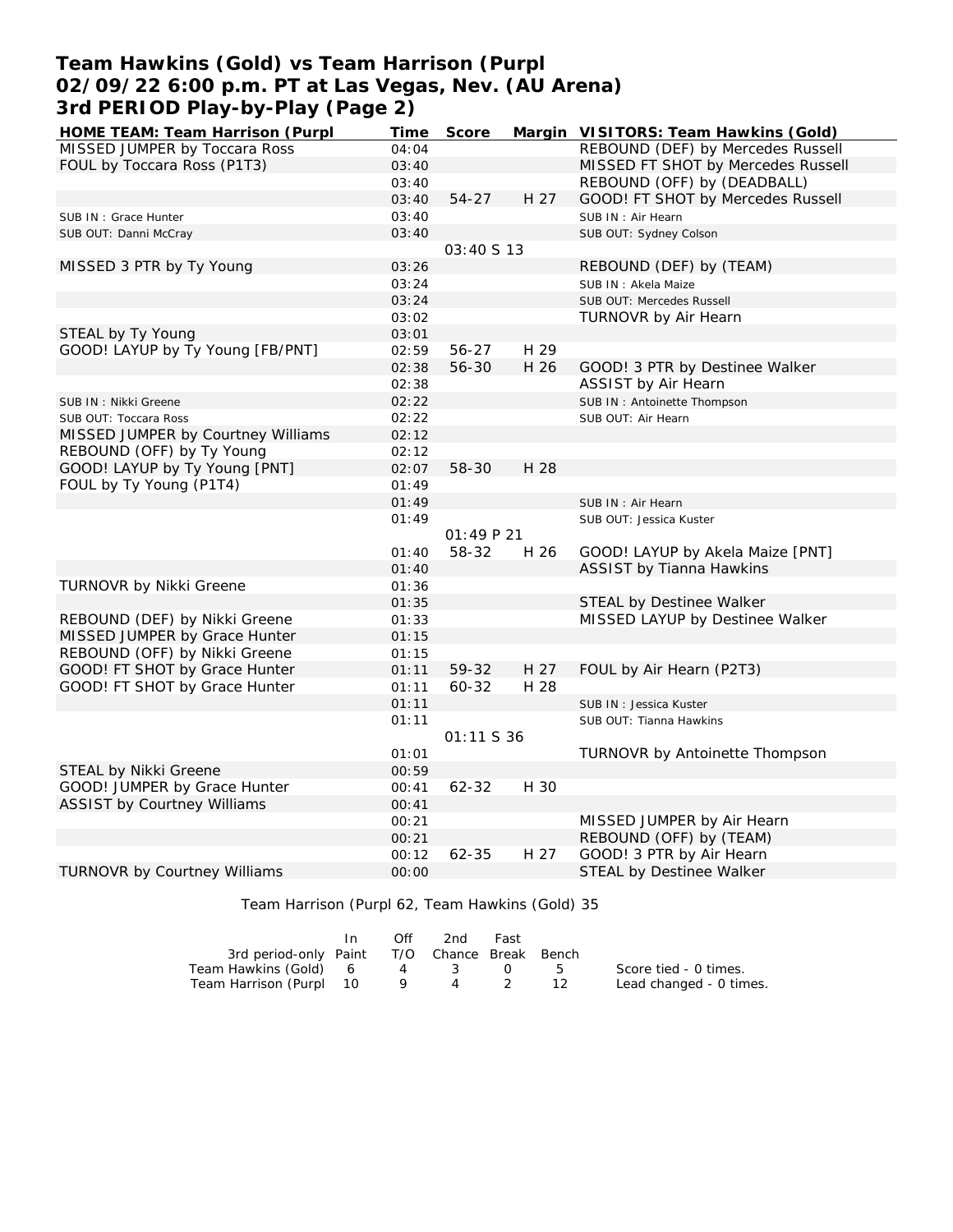## **Team Hawkins (Gold) vs Team Harrison (Purpl 02/09/22 6:00 p.m. PT at Las Vegas, Nev. (AU Arena) 4th PERIOD Play-by-Play (Page 1)**

| HOME TEAM: Team Harrison (Purpl      | Time  | Score       |      | Margin VISITORS: Team Hawkins (Gold) |
|--------------------------------------|-------|-------------|------|--------------------------------------|
| SUB IN: Danni McCray                 | 10:00 |             |      |                                      |
| SUB IN: Toccara Ross                 | 10:00 |             |      |                                      |
| SUB IN : Marjorie Butler             | 10:00 |             |      |                                      |
| SUB OUT: Odyssey Sims                | 10:00 |             |      |                                      |
| SUB OUT: Nikki Greene                | 10:00 |             |      |                                      |
| SUB OUT: Courtney Williams           | 10:00 |             |      |                                      |
|                                      | 09:45 |             |      | FOUL by Mercedes Russell (P2T4)      |
|                                      |       | 09:45 P 02  |      |                                      |
| MISSED LAYUP by Danni McCray         | 09:40 |             |      | REBOUND (DEF) by Tianna Hawkins      |
|                                      | 09:20 |             |      | MISSED LAYUP by Destinee Walker      |
|                                      | 09:20 |             |      | REBOUND (OFF) by (TEAM)              |
| REBOUND (DEF) by Danni McCray        | 09:14 |             |      | MISSED 3 PTR by Tianna Hawkins       |
| GOOD! 3 PTR by Marjorie Butler       | 08:52 | 65-35       | H 30 |                                      |
| ASSIST by Danni McCray               | 08:52 |             |      |                                      |
| FOUL by Marjorie Butler (P2T5)       | 08:29 |             |      |                                      |
|                                      | 08:29 |             |      | ASSIST by Sydney Colson              |
|                                      | 08:29 | 65-37       | H 28 | GOOD! JUMPER by Mercedes Russell     |
|                                      |       | 08:29 \$ 13 |      |                                      |
|                                      | 08:28 |             |      | MISSED FT SHOT by Mercedes Russell   |
| REBOUND (DEF) by Isabelle Harrison   | 08:27 |             |      |                                      |
|                                      | 08:21 |             |      | FOUL by Mercedes Russell (P3T5)      |
|                                      |       | 08:21 P 02  |      |                                      |
|                                      | 08:17 |             |      | FOUL by Destinee Walker (P2T6)       |
|                                      |       | 08:17 P 73  |      |                                      |
| GOOD! FT SHOT by Kirby Burkholder    |       |             |      |                                      |
|                                      | 08:07 | 66-37       | H 29 | FOUL by Tianna Hawkins (P2T7)        |
| GOOD! FT SHOT by Kirby Burkholder    | 08:07 | $67 - 37$   | H 30 |                                      |
|                                      |       | 08:07 \$ 20 |      |                                      |
| FOUL by Marjorie Butler (P3T6)       | 07:47 |             |      |                                      |
| SUB IN: Nikki Greene                 | 07:47 |             |      |                                      |
| SUB OUT: Toccara Ross                | 07:47 |             |      |                                      |
|                                      |       | 07:47 P 51  |      |                                      |
|                                      | 07:33 |             |      | MISSED JUMPER by Mercedes Russell    |
|                                      | 07:33 |             |      | REBOUND (OFF) by Tianna Hawkins      |
| FOUL by Kirby Burkholder (P1T7)      | 07:32 |             |      |                                      |
|                                      |       | 07:32 P 15  |      |                                      |
| REBOUND (DEF) by Kirby Burkholder    | 07:17 |             |      | MISSED 3 PTR by Rebecca Harris       |
| MISSED 3 PTR by Danni McCray         | 07:07 |             |      |                                      |
| REBOUND (OFF) by Kirby Burkholder    | 07:07 |             |      |                                      |
| MISSED LAYUP by Isabelle Harrison    | 07:02 |             |      | REBOUND (DEF) by Mercedes Russell    |
| REBOUND (DEF) by Nikki Greene        | 06:53 |             |      | MISSED 3 PTR by Rebecca Harris       |
|                                      | 06:47 |             |      | FOUL by Rebecca Harris (P2T8)        |
|                                      | 06:47 |             |      | <b>TIMEOUT TEAM</b>                  |
| GOOD! FT SHOT by Nikki Greene        | 06:47 | 68-37       | H 31 |                                      |
| GOOD! FT SHOT by Nikki Greene        | 06:47 | 69-37       | H 32 |                                      |
| SUB IN: Briahanna Jackson            | 06:47 |             |      | SUB IN : Air Hearn                   |
| SUB OUT: Marjorie Butler             | 06:47 |             |      | SUB OUT: Sydney Colson               |
|                                      |       | 06:47 P 54  |      |                                      |
|                                      | 06:24 |             |      | TURNOVR by Destinee Walker           |
| STEAL by Nikki Greene                | 06:23 |             |      |                                      |
| GOOD! LAYUP by Nikki Greene [FB/PNT] | 06:20 | $71 - 37$   | H 34 |                                      |
|                                      | 06:04 | $71 - 39$   | H 32 | GOOD! LAYUP by Tianna Hawkins [PNT]  |
| TURNOVR by (TEAM)                    | 05:36 |             |      |                                      |
|                                      | 05:22 |             |      | TURNOVR by Tianna Hawkins            |
|                                      | 05:22 |             |      | SUB IN: Jessica Kuster               |
|                                      | 05:22 |             |      | SUB OUT: Rebecca Harris              |
| GOOD! LAYUP by Danni McCray [PNT]    | 05:11 | 73-39       | H 34 |                                      |
|                                      | 04:44 |             |      | TURNOVR by (TEAM)                    |
| MISSED JUMPER by Briahanna Jackson   | 04:31 |             |      | REBOUND (DEF) by (TEAM)              |
| SUB IN: Toccara Ross                 | 04:29 |             |      |                                      |
| SUB OUT: Isabelle Harrison           | 04:29 |             |      |                                      |
|                                      | 04:19 | $73 - 41$   | H 32 | GOOD! LAYUP by Tianna Hawkins [PNT]  |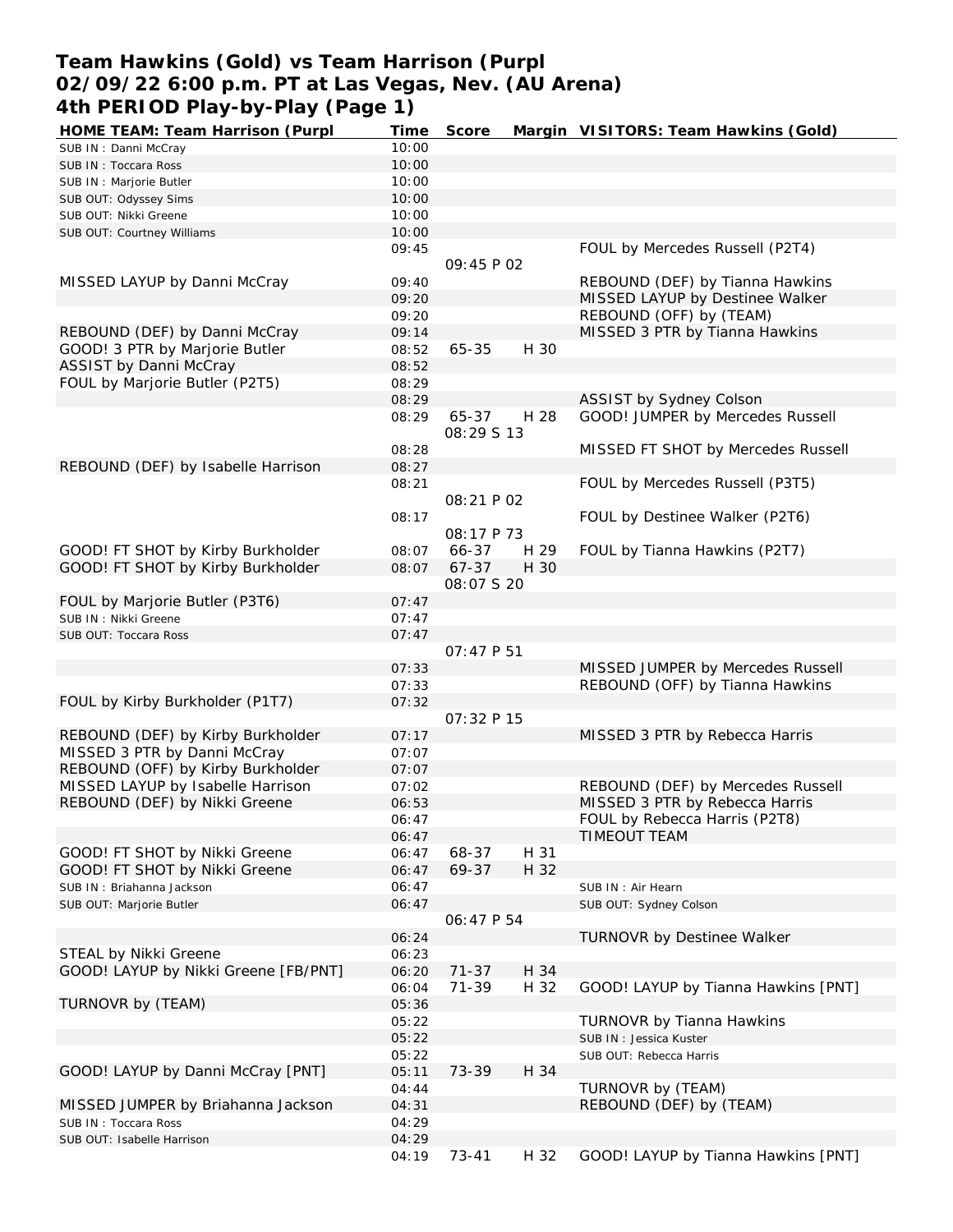## **Team Hawkins (Gold) vs Team Harrison (Purpl 02/09/22 6:00 p.m. PT at Las Vegas, Nev. (AU Arena) 4th PERIOD Play-by-Play (Page 2)**

| HOME TEAM: Team Harrison (Purpl        | Time  | Score             |      | Margin VISITORS: Team Hawkins (Gold) |
|----------------------------------------|-------|-------------------|------|--------------------------------------|
| FOUL by Toccara Ross (P2T8)            | 04:19 | $73 - 42$         | H 31 | GOOD! FT SHOT by Tianna Hawkins      |
| SUB IN: Courtney Williams              | 04:19 |                   |      | SUB IN: Akela Maize                  |
| SUB IN: Odyssey Sims                   | 04:19 |                   |      | SUB OUT: Mercedes Russell            |
| SUB OUT: Kirby Burkholder              | 04:19 |                   |      |                                      |
| SUB OUT: Briahanna Jackson             | 04:19 |                   |      |                                      |
|                                        |       | 04:19 S 21        |      |                                      |
| MISSED JUMPER by Courtney Williams     | 04:08 |                   |      |                                      |
| REBOUND (OFF) by (TEAM)                | 04:08 |                   |      |                                      |
| GOOD! FT SHOT by Toccara Ross          | 04:06 | 74-42             | H 32 | FOUL by Tianna Hawkins (P3T9)        |
| GOOD! FT SHOT by Toccara Ross          | 04:06 | $75 - 42$         | H 33 |                                      |
| SUB IN: Ty Young                       | 04:06 |                   |      |                                      |
| SUB IN : Grace Hunter                  | 04:06 |                   |      |                                      |
| SUB OUT: Danni McCray                  | 04:06 |                   |      |                                      |
| SUB OUT: Nikki Greene                  | 04:06 |                   |      |                                      |
|                                        |       | 04:06 P 40        |      |                                      |
| FOUL by Toccara Ross (P3T9)            | 03:47 |                   |      | MISSED FT SHOT by Destinee Walker    |
|                                        | 03:47 |                   |      | REBOUND (OFF) by (DEADBALL)          |
|                                        |       | $75 - 43$         |      | GOOD! FT SHOT by Destinee Walker     |
|                                        | 03:47 |                   | H 32 |                                      |
| SUB IN: Kirby Burkholder               | 03:47 |                   |      |                                      |
| SUB OUT: Courtney Williams             | 03:47 | 03:47 P 92        |      |                                      |
|                                        |       |                   |      |                                      |
| MISSED JUMPER by Ty Young              | 03:22 |                   |      | REBOUND (DEF) by Akela Maize         |
|                                        | 03:14 |                   |      | MISSED 3 PTR by Destinee Walker      |
|                                        | 03:14 |                   |      | REBOUND (OFF) by Tianna Hawkins      |
|                                        | 03:10 | $75 - 45$         | H 30 | GOOD! LAYUP by Tianna Hawkins [PNT]  |
| GOOD! LAYUP by Odyssey Sims [PNT]      | 03:00 | $77 - 45$         | H 32 |                                      |
|                                        | 02:47 | $77 - 47$         | H 30 | GOOD! LAYUP by Destinee Walker [PNT] |
| MISSED 3 PTR by Odyssey Sims           | 02:33 |                   |      | REBOUND (DEF) by Akela Maize         |
|                                        | 02:26 | 77-49             | H 28 | GOOD! LAYUP by Tianna Hawkins [PNT]  |
|                                        | 02:26 |                   |      | <b>ASSIST by Destinee Walker</b>     |
| <b>TIMEOUT TEAM</b>                    | 02:24 |                   |      |                                      |
| SUB IN : Marjorie Butler               | 02:24 |                   |      | SUB IN: Mercedes Russell             |
| SUB OUT: Odyssey Sims                  | 02:24 |                   |      | SUB OUT: Akela Maize                 |
| MISSED LAYUP by Marjorie Butler        | 02:05 |                   |      | REBOUND (DEF) by Tianna Hawkins      |
| REBOUND (DEF) by Ty Young              | 01:55 |                   |      | MISSED 3 PTR by Destinee Walker      |
| MISSED LAYUP by Marjorie Butler        | 01:32 |                   |      | <b>BLOCK by Mercedes Russell</b>     |
|                                        | 01:30 |                   |      | REBOUND (DEF) by Air Hearn           |
|                                        | 01:25 | $77 - 51$         | H 26 | GOOD! LAYUP by Tianna Hawkins [PNT]  |
|                                        | 01:25 |                   |      | ASSIST by Air Hearn                  |
| MISSED LAYUP by Isabelle Harrison      | 01:05 |                   |      |                                      |
| REBOUND (OFF) by Toccara Ross          | 01:05 |                   |      |                                      |
| <b>TURNOVR by Toccara Ross</b>         | 01:02 |                   |      |                                      |
| SUB IN: Isabelle Harrison              | 01:02 |                   |      |                                      |
| SUB OUT: Toccara Ross                  | 01:02 |                   |      |                                      |
|                                        | 00:49 | 77-53             | H 24 | GOOD! LAYUP by Air Hearn [PNT]       |
| GOOD! LAYUP by Isabelle Harrison [PNT] | 00:41 | 79-53             | H 26 |                                      |
| ASSIST by Kirby Burkholder             | 00:41 |                   |      |                                      |
| REBOUND (DEF) by Kirby Burkholder      | 00:20 |                   |      | MISSED LAYUP by Destinee Walker      |
| MISSED 3 PTR by Ty Young               | 00:10 |                   |      | REBOUND (DEF) by Tianna Hawkins      |
| FOUL by Ty Young (P2T10)               | 00:03 |                   |      | MISSED FT SHOT by Tianna Hawkins     |
|                                        | 00:03 |                   |      | REBOUND (OFF) by (DEADBALL)          |
|                                        | 00:03 | 79-54             | H 25 | GOOD! FT SHOT by Tianna Hawkins      |
|                                        |       | <i>00:03 S 21</i> |      |                                      |

#### Team Harrison (Purpl 79, Team Hawkins (Gold) 54

|                                              | In. | Off | 2nd | Fast |                         |
|----------------------------------------------|-----|-----|-----|------|-------------------------|
| 4th period-only Paint T/O Chance Break Bench |     |     |     |      |                         |
| Team Hawkins (Gold) 14 2 2 0 2               |     |     |     |      | Score tied - 0 times.   |
| Team Harrison (Purpl 8 4 2 2 7               |     |     |     |      | Lead changed - 0 times. |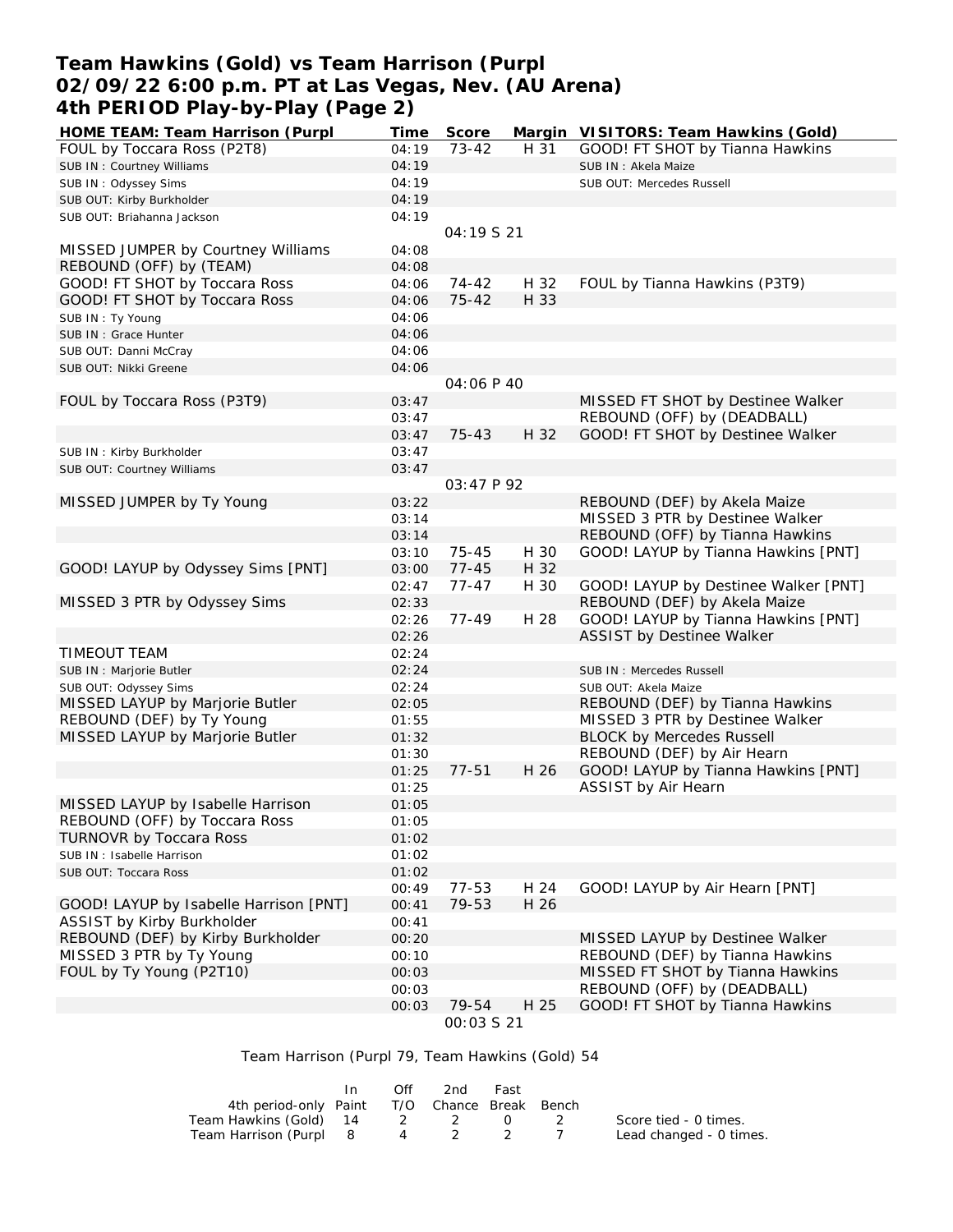### **Official Basketball Box Score -- 1st Period-Only Team Hawkins (Gold) vs Team Harrison (Purpl 02/09/22 6:00 p.m. PT at Las Vegas, Nev. (AU Arena)**

**Team Hawkins (Gold) 13**

|    |                                                               |         | Total    | 3-Ptr         |         | Rebounds       |          |      |           |                |                |                  |          |      |                      |
|----|---------------------------------------------------------------|---------|----------|---------------|---------|----------------|----------|------|-----------|----------------|----------------|------------------|----------|------|----------------------|
| ## | Player                                                        |         |          | FG-FGA FG-FGA | FT-FTA  | Off Def        |          | Totl | <b>PF</b> | TP             | A              | TO               | Blk      | Stll | Min                  |
| 13 | Mercedes Russell                                              | $\star$ | $0 - 1$  | $0 - 0$       | $0 - 0$ |                | 4        | 5    |           | ი              | Ω              |                  | Ω        |      | 9                    |
| 15 | Rebecca Harris                                                | $\star$ | $0 - 2$  | $0 - 2$       | $0 - 0$ | 0              | $\Omega$ | 0    |           | 0              |                | $\Omega$         | $\Omega$ | O    | 9                    |
| 21 | Tianna Hawkins                                                | $\star$ | $2 - 5$  | $1 - 2$       | $0 - 0$ | 0              |          |      | 0         | 5              | 0              | Ω                |          |      | 6                    |
| 51 | <b>Sydney Colson</b>                                          | $\star$ | $1 - 4$  | $0 - 2$       | $2 - 2$ | $\Omega$       |          |      | Ω         | 4              | $\overline{2}$ | O                | $\Omega$ |      | 10                   |
| 92 | Destinee Walker                                               | $\star$ | $1 - 3$  | $0 - 2$       | $0 - 0$ | 0              | $\Omega$ | 0    | $\Omega$  | 2              |                | Ω                | 0        | O    |                      |
| 30 | Jessica Kuster                                                |         | $1 - 2$  | $0 - 1$       | $0-0$   | 0              | 0        | 0    | O         | $\overline{2}$ | 0              | $\left( \right)$ | $\Omega$ | O    | 3                    |
| 32 | Akela Maize                                                   |         | $0 - 0$  | $0 - 0$       | $0-0$   | $\overline{O}$ | Ω        | 0    | Ω         | $\Omega$       | 0              | Ω                | 0        | ი    | $0+$                 |
| 75 | Air Hearn                                                     |         | $0 - 1$  | $O - 1$       | $0 - 0$ | $\Omega$       | $\Omega$ | 0    | Ω         | Ω              | O              | Ω                | $\Omega$ | Ω    | 3                    |
|    | Team                                                          |         |          |               |         |                | O        |      |           |                |                |                  |          |      |                      |
|    | <b>Totals</b>                                                 |         | $5 - 18$ | $1 - 10$      | $2 - 2$ | $\overline{2}$ | 6        | 8    | 2         | 13             | 4              |                  |          | 0    |                      |
|    | $FG \%$ :<br>$5 - 18$<br>27.8%<br>3FG %:<br>10.0%<br>$1 - 10$ |         |          |               |         |                |          |      |           |                |                |                  |          |      | Deadball<br>Rebounds |

FT %: 2-2 100.0

#### **Team Harrison (Purpl 21**

|    |                                                                                         |         | 3-Ptr<br>Rebounds<br>Total |                      |         |              |                |                |                |                |                |          |                |          |                      |
|----|-----------------------------------------------------------------------------------------|---------|----------------------------|----------------------|---------|--------------|----------------|----------------|----------------|----------------|----------------|----------|----------------|----------|----------------------|
| ## | Player                                                                                  |         |                            | FG-FGA FG-FGA FT-FTA |         |              | Off Def Tot    |                | PF             | <b>TP</b>      | A              | TO       | <b>Blk</b>     | Stll     | Min                  |
| 02 | <b>Isabelle Harrison</b>                                                                | $\star$ | $2 - 3$                    | $O-O$                | $1 - 2$ |              |                | 2              |                | 5              | 0              | O        | 0              | $\Omega$ | 6                    |
| 10 | <b>Courtney Williams</b>                                                                | $\star$ | $2 - 6$                    | $O - 1$              | $0-0$   | $\mathbf{1}$ |                | 2              | $\Omega$       | $\overline{4}$ | 3              | $\Omega$ | $\Omega$       |          | 9                    |
| 20 | Kirby Burkholder                                                                        | $\star$ | $2 - 2$                    | $1 - 1$              | $0-0$   | 0            | $\Omega$       | $\overline{O}$ | O              | 5              |                | 0        | $\Omega$       | 0        | 5                    |
| 54 | Nikki Greene                                                                            | $\star$ | $1 - 1$                    | $0-0$                | $O-O$   | 0            | $\overline{4}$ | 4              | 0              | $\overline{2}$ | $\overline{2}$ | $\Omega$ | $\Omega$       | 0        | 9                    |
| 99 | <b>Odyssey Sims</b>                                                                     | $\star$ | $0 - 2$                    | $0-0$                | $0-0$   | 1            | 3              | 4              | O              | 0              | $\mathcal{O}$  | 2        | $\circ$        | 0        | 9                    |
| 01 | Ty Young                                                                                | $O - 1$ |                            | $0 - 0$              | $0 - 0$ | 0            | $\Omega$       | $\Omega$       | 0              | O              |                |          | $\Omega$       | 0        | 4                    |
| 36 | <b>Grace Hunter</b>                                                                     |         | $1 - 1$                    | $0-0$                | $0-0$   | 0            | $\Omega$       | $\overline{O}$ | $\overline{O}$ | $\overline{2}$ | $\Omega$       | $\circ$  | $\Omega$       | 0        | $0+$                 |
| 43 | Marjorie Butler                                                                         |         | $1 - 2$                    | $1 - 1$              | $0-0$   | $\mathsf O$  | 2              | 2              | $\overline{O}$ | 3              | $\overline{O}$ | $\Omega$ | $\overline{O}$ | 0        | 4                    |
| 88 | Briahanna Jackson                                                                       |         | $O-O$                      | $0 - 0$              | $0-0$   | 0            | 0              | $\overline{O}$ |                | O              | $\Omega$       | $\Omega$ | $\Omega$       | $\Omega$ | $0+$                 |
|    | Team                                                                                    |         |                            |                      |         | 0            | $\Omega$       | 0              |                |                |                |          |                |          |                      |
|    | Totals                                                                                  |         | $9 - 18$                   | $2 - 3$              | $1 - 2$ | 3            | 11             | 14             | $\overline{2}$ | 21             | 7              | 3        | $\Omega$       | 1        |                      |
|    | FG %:<br>50.0%<br>$9 - 18$<br>$3FG \%$<br>$2 - 3$<br>66.7%<br>FT %:<br>$1 - 2$<br>50.0% |         |                            |                      |         |              |                |                |                |                |                |          |                |          | Deadball<br>Rebounds |

Officials: Cam Garber, Dara Robinson-Ashe, Ray Bullock, Jr. Technical fouls: Team Hawkins (Gold)-None. Team Harrison (Purpl-None. Attendance:

| Score by periods     | 1st   2nd   3rd   4th |  | Total |
|----------------------|-----------------------|--|-------|
| Team Hawkins (Gold)  |                       |  |       |
| Team Harrison (Purpl |                       |  |       |

|        | In. | Off              | 2nd                          | Fast             |   |
|--------|-----|------------------|------------------------------|------------------|---|
| Points |     |                  | Paint T/O Chance Break Bench |                  |   |
| 94     | 6   | $\left( \right)$ | $\left( \right)$             | $\left( \right)$ |   |
| 97     | 8.  | $\mathcal{D}$    | ્ર                           |                  | ь |
|        |     |                  |                              |                  |   |

0

Last FG - 94 1st-00:27, 97 1st-00:06. Largest lead - 94 by 1 1st-08:22, 97 by 10 1st-01:38. 94 led for 01:27. 97 led for 36:31. Game was tied for -7:-58. Score tied - 1 time. Lead changed - 2 times.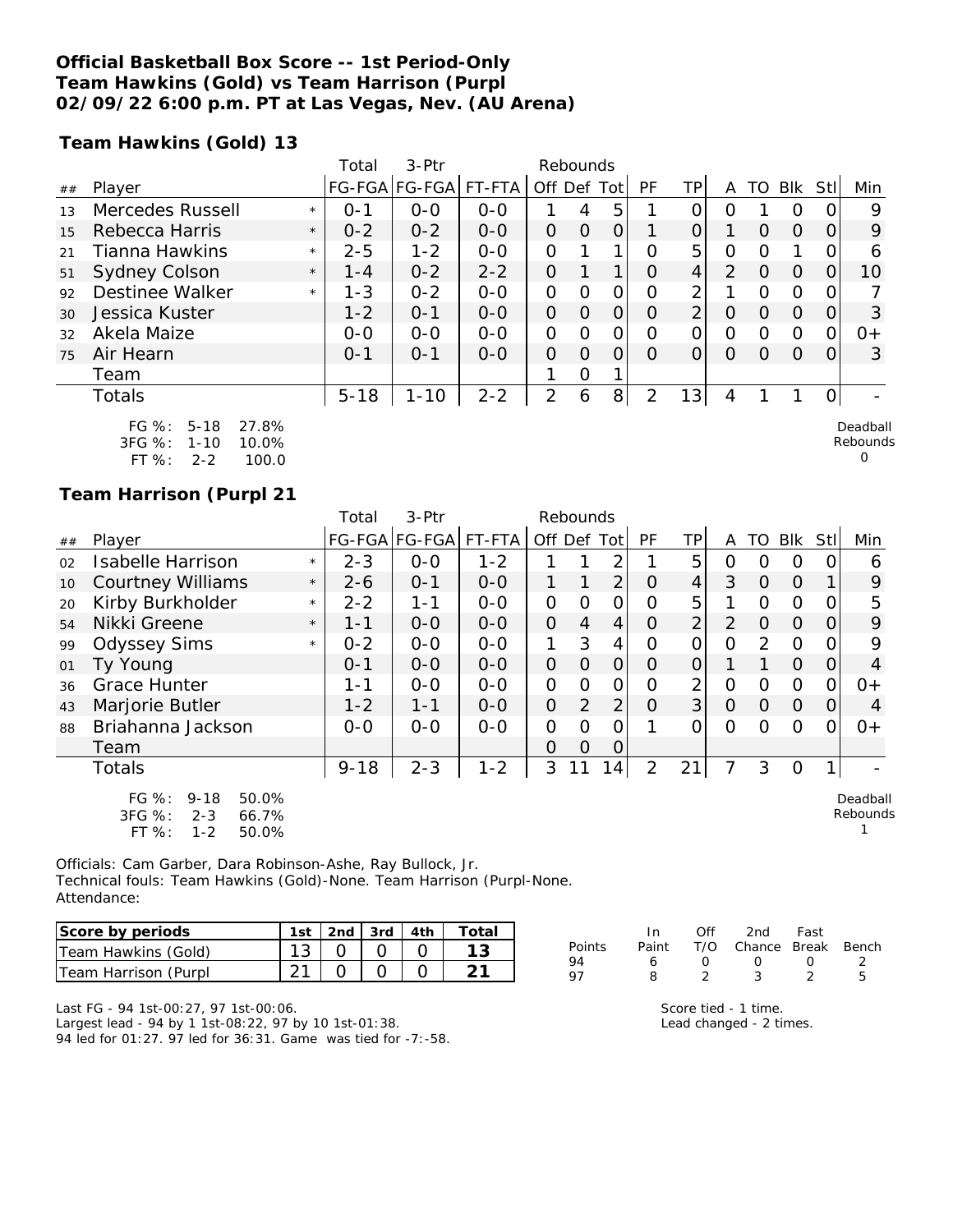### **Official Basketball Box Score -- 2nd Period-Only Team Hawkins (Gold) vs Team Harrison (Purpl 02/09/22 6:00 p.m. PT at Las Vegas, Nev. (AU Arena)**

**Team Hawkins (Gold) 6**

|    |                                                             |         | Total    | 3-Ptr         |         |                | Rebounds       |     |          |                |                |               |          |      |                      |
|----|-------------------------------------------------------------|---------|----------|---------------|---------|----------------|----------------|-----|----------|----------------|----------------|---------------|----------|------|----------------------|
| ## | Player                                                      |         |          | FG-FGA FG-FGA | FT-FTA  | Off Def        |                | Tot | PF       | ТP             | A              | TO            | Blk      | Stll | Min                  |
| 13 | Mercedes Russell                                            | $\star$ | 1 - 1    | $0 - 0$       | $0 - 0$ | Ο              | $\overline{2}$ | 2   | O        | っ              | 0              |               | 0        |      | 9                    |
| 15 | Rebecca Harris                                              | $\star$ | $1 - 1$  | $0 - 0$       | $0 - 0$ | 0              | 0              | 0   | O        | $\overline{2}$ |                | $\mathcal{P}$ | $\Omega$ | 0    | 4                    |
| 21 | Tianna Hawkins                                              | $\star$ | $0 - 1$  | $0 - 0$       | $0-0$   | $\overline{O}$ | 0              | Ο   |          | Ο              | 0              |               | O        |      | 10                   |
| 51 | Sydney Colson                                               | $\star$ | $1 - 4$  | $0 - 3$       | $0 - 0$ | $\Omega$       | O              | 0   | Ω        | $\overline{2}$ | $\overline{O}$ | 3             | $\Omega$ |      | 8                    |
| 92 | <b>Destinee Walker</b>                                      | $\star$ | $0 - 2$  | $O - 1$       | $0 - 0$ | 0              | $\Omega$       | 0   | $\Omega$ | Ω              | Ω              | Ω             | 0        |      | 5                    |
| 30 | Jessica Kuster                                              |         | $0 - 2$  | $O - 1$       | $0 - 0$ | 0              | $\overline{4}$ | 4   | $\Omega$ | O              | O              |               | $\Omega$ | O)   |                      |
| 32 | Akela Maize                                                 |         | $O - 1$  | $O-O$         | $0-0$   | $\overline{O}$ | O              | 0   | Ω        | O              | 0              | Ω             | 0        | ი    | $0+$                 |
| 75 | Air Hearn                                                   |         | $0 - 2$  | $0 - 1$       | $0 - 0$ | $\Omega$       | $\Omega$       | 0   |          | 0              | $\Omega$       | Ω             | $\Omega$ | Ω    | $\overline{4}$       |
|    | Team                                                        |         |          |               |         | 3              | 2              | 5   |          |                |                |               |          |      |                      |
|    | <b>Totals</b>                                               |         | $3 - 14$ | $0 - 6$       | $0-0$   | 3              | 8              | 1   | っ        | 6              |                | 9             | 0        | 0    |                      |
|    | $FG \%$ :<br>21.4%<br>$3 - 14$<br>3FG %:<br>0.0%<br>$0 - 6$ |         |          |               |         |                |                |     |          |                |                |               |          |      | Deadball<br>Rebounds |

| .ט⁄ יט    | u-u | V.V 70 |
|-----------|-----|--------|
| FT $\%$ : | 0-0 | 0.0%   |

### **Team Harrison (Purpl 20**

|    |                                                                                       |         | Total    | 3-Ptr         |         |                | Rebounds       |                |          |                |                |                |          |                |                           |
|----|---------------------------------------------------------------------------------------|---------|----------|---------------|---------|----------------|----------------|----------------|----------|----------------|----------------|----------------|----------|----------------|---------------------------|
| ## | Player                                                                                |         |          | FG-FGA FG-FGA | FT-FTA  | Off Def Tot    |                |                | PF       | <b>TP</b>      | A              | TO             | Blk      | Stl            | Min                       |
| 02 | <b>Isabelle Harrison</b>                                                              | $\star$ | $1 - 3$  | $O-O$         | $0 - 0$ | 0              | 0              | 0              |          | $\overline{2}$ | 0              | O              | 0        |                |                           |
| 10 | <b>Courtney Williams</b>                                                              | $\star$ | $0 - 4$  | $0 - 1$       | $0 - 0$ | $\overline{O}$ |                | 1              | $\Omega$ | $\Omega$       | 1              | 0              | $\Omega$ | 0              | 4                         |
| 20 | Kirby Burkholder                                                                      | $\star$ | $O - 1$  | $O-O$         | $0-0$   | $\overline{O}$ |                | 1              | O        | 0              | $\Omega$       | 0              | $\Omega$ | $\overline{2}$ | 3                         |
| 54 | Nikki Greene                                                                          | $\star$ | $1 - 2$  | $0-0$         | $0-0$   | $\overline{2}$ |                | 3              |          | $\overline{2}$ |                | 0              | 1        | 0              | $\overline{4}$            |
| 99 | <b>Odyssey Sims</b>                                                                   | $\star$ | 1-1      | $O-O$         | $2 - 2$ | 0              |                | 1              | O        | 4              | 1              | 0              | $\Omega$ | 0              | 4                         |
| 01 | Ty Young                                                                              |         | $2 - 2$  | $2 - 2$       | $0-0$   | $\overline{O}$ | $\overline{O}$ | $\overline{O}$ | O        | 6              | $\Omega$       | 0              | $\Omega$ | 0              | $\overline{2}$            |
| 36 | <b>Grace Hunter</b>                                                                   |         | $0 - 1$  | $O - 1$       | $0-0$   | $\Omega$       |                |                | O        | $\mathsf O$    | $\overline{O}$ | $\Omega$       | $\Omega$ | 0              | 3                         |
| 40 | Toccara Ross                                                                          |         | 1-1      | $0-0$         | $0-0$   | $\overline{O}$ |                | 1              | $\Omega$ | $\overline{2}$ | $\Omega$       | 0              | $\Omega$ |                | 5                         |
| 43 | Marjorie Butler                                                                       |         | $1 - 3$  | $O-O$         | $0-0$   | $\Omega$       | $\mathcal{O}$  | O              |          | 2              |                | 0              | 0        |                | 3                         |
| 73 | Danni McCray                                                                          |         | $0 - 1$  | $0 - 0$       | $0-0$   | 1              | $\overline{O}$ | 1              |          | $\overline{O}$ | $\Omega$       | 0              | $\Omega$ | 0              | 4                         |
| 88 | Briahanna Jackson                                                                     |         | 1-1      | $0 - 0$       | $0 - 0$ | $\overline{O}$ | 2              | 2              | $\Omega$ | 2              |                | 2              | O        | 0              | 5                         |
|    | Team                                                                                  |         |          |               |         |                | 0              |                |          |                |                |                |          |                |                           |
|    | Totals                                                                                |         | $8 - 20$ | $2 - 4$       | $2 - 2$ | 4              | 8              | 12             | 4        | 20             | 5              | $\overline{2}$ |          | 5              |                           |
|    | FG %:<br>$8 - 20$<br>40.0%<br>3FG %:<br>50.0%<br>$2 - 4$<br>FT %:<br>100.0<br>$2 - 2$ |         |          |               |         |                |                |                |          |                |                |                |          |                | Deadball<br>Rebounds<br>Ω |

Officials: Cam Garber, Dara Robinson-Ashe, Ray Bullock, Jr. Technical fouls: Team Hawkins (Gold)-None. Team Harrison (Purpl-None. Attendance:

| Score by periods     | 1st   2nd   3rd   4th |  | Total |
|----------------------|-----------------------|--|-------|
| Team Hawkins (Gold)  |                       |  |       |
| Team Harrison (Purpl |                       |  |       |

Last FG - 94 2nd-00:34, 97 2nd-00:46. Largest lead - 94 by 1 1st-08:22, 97 by 24 2nd-03:20. 94 led for 00:00. 97 led for 19:59. Game was tied for 00:00.

|        | In In | Off | 2nd                          | Fast             |              |
|--------|-------|-----|------------------------------|------------------|--------------|
| Points |       |     | Paint T/O Chance Break Bench |                  |              |
| 94     | 4     | - 2 | $\overline{2}$               | $\left( \right)$ | $\mathbf{I}$ |
| 97     | 6.    | 11  | А                            | А                |              |

 $\Omega$ 

Score tied - 0 times. Lead changed - 0 times.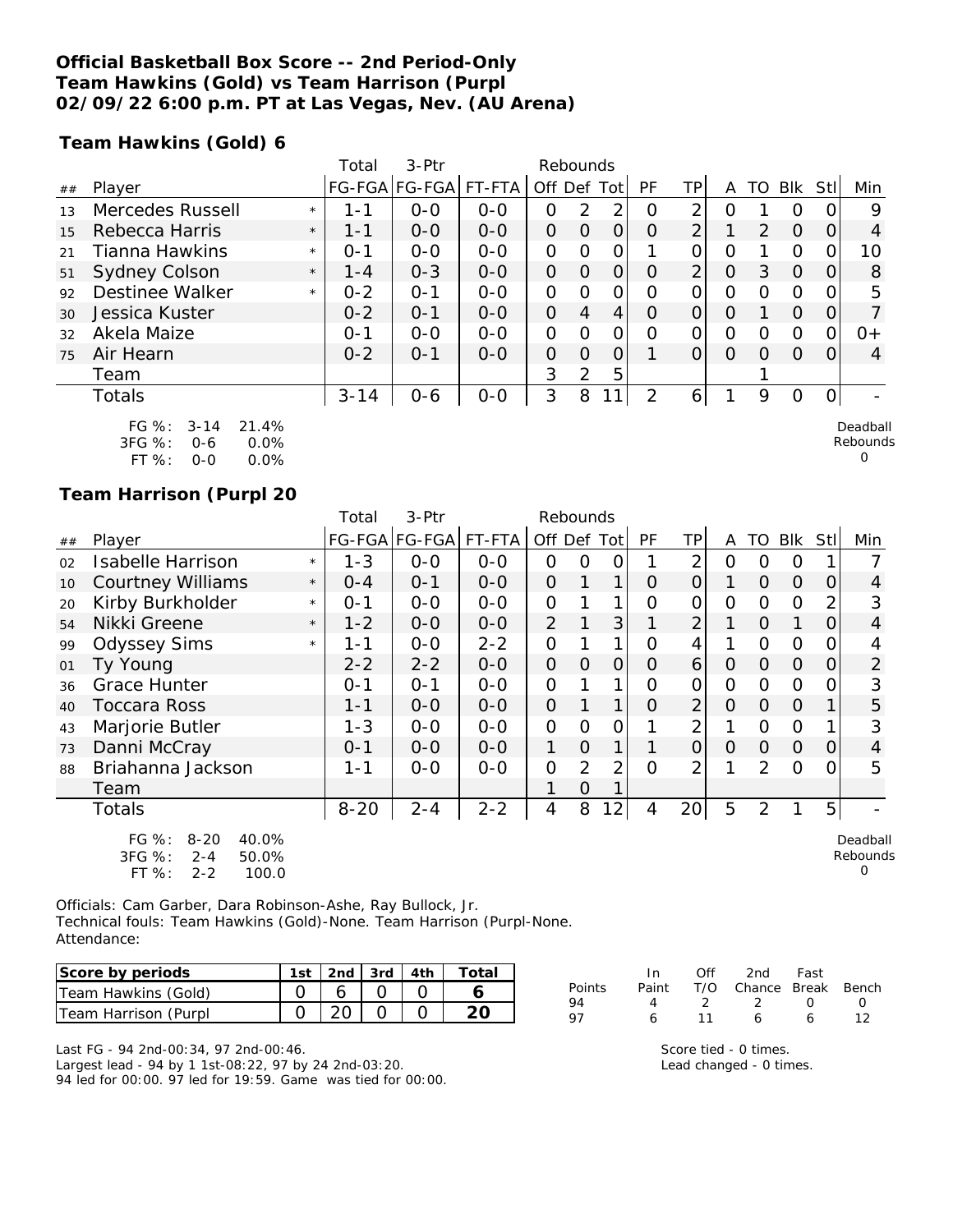### **Official Basketball Box Score -- 3rd Period-Only Team Hawkins (Gold) vs Team Harrison (Purpl 02/09/22 6:00 p.m. PT at Las Vegas, Nev. (AU Arena)**

**Team Hawkins (Gold) 16**

|     |                                                                                           |         | Total    | 3-Ptr                 |         |                | Rebounds      |                |    |                |          |          |            |                  |                      |
|-----|-------------------------------------------------------------------------------------------|---------|----------|-----------------------|---------|----------------|---------------|----------------|----|----------------|----------|----------|------------|------------------|----------------------|
| ##  | Player                                                                                    |         |          | FG-FGA FG-FGA  FT-FTA |         | Off            | Def           | Tot            | PF | ΤP             | A        | TO       | <b>Blk</b> | Stll             | Min                  |
| 1.3 | Mercedes Russell                                                                          | $\star$ | 1-1      | $0 - 0$               | $1 - 2$ | 0              |               |                | Ω  | 3              | Ω        | O        | O          |                  | 6                    |
| 15  | Rebecca Harris                                                                            | $\star$ | $0 - 1$  | $0 - 0$               | $0 - 0$ | 0              | O             | 0              | O  | 0              | $\Omega$ |          | $\Omega$   | $\Omega$         | 3                    |
| 21  | Tianna Hawkins                                                                            | $\star$ | $1 - 2$  | 1-1                   | $0 - 0$ | O              | $\mathcal{P}$ | 2 <sub>1</sub> | Ω  | 3              |          | $\Omega$ | $\Omega$   |                  | 8                    |
| 51  | <b>Sydney Colson</b>                                                                      | $\star$ | $O-O$    | $0 - 0$               | $0 - 0$ | 1              | O             |                |    | O              | 0        | 2        | $\Omega$   | O                | 6                    |
| 92  | <b>Destinee Walker</b>                                                                    | $\star$ | $2 - 5$  | $1 - 3$               | $0-0$   | 0              | $\Omega$      | 0              |    | 5              | 0        |          | $\Omega$   | 3                | 10                   |
| 30  | Jessica Kuster                                                                            |         | $0 - 0$  | $0 - 0$               | $0-0$   | $\Omega$       | $\Omega$      | O              | O  | $\overline{O}$ | $\Omega$ | $\Omega$ | $\Omega$   | $\Omega$         | 5                    |
| 32  | Akela Maize                                                                               |         | $1 - 1$  | $0 - 0$               | $0 - 0$ | O              | Ω             | 0              | 0  | 2              | 0        | O        | $\Omega$   |                  | 3                    |
| 69  | Antoinette Thompson                                                                       |         | $0 - 0$  | $0 - 0$               | $0 - 0$ | $\overline{O}$ | O             | 0              | O  | $\overline{O}$ | $\Omega$ |          | $\Omega$   | $\left( \right)$ | $\overline{2}$       |
| 75  | Air Hearn                                                                                 |         | $1 - 2$  | $1 - 1$               | $0-0$   | $\Omega$       | Ω             | ი              |    | 3              |          |          | $\Omega$   |                  | 3                    |
|     | Team                                                                                      |         |          |                       |         |                | 1             | 2              |    |                |          |          |            |                  |                      |
|     | <b>Totals</b>                                                                             |         | $6 - 12$ | $3 - 5$               | $1 - 2$ | 2              | 4             | 6 <sup>1</sup> | 3  | 16             | 2        |          | $\Omega$   | 4                |                      |
|     | $FG \%$ :<br>50.0%<br>$6 - 12$<br>3FG %:<br>60.0%<br>$3 - 5$<br>FT %:<br>50.0%<br>$1 - 2$ |         |          |                       |         |                |               |                |    |                |          |          |            |                  | Deadball<br>Rebounds |

#### **Team Harrison (Purpl 21**

|    |                                                                                                  |            | Total    | 3-Ptr         |         |             | Rebounds |                |          |                |                |          |                |             |                                  |
|----|--------------------------------------------------------------------------------------------------|------------|----------|---------------|---------|-------------|----------|----------------|----------|----------------|----------------|----------|----------------|-------------|----------------------------------|
| ## | Player                                                                                           |            |          | FG-FGA FG-FGA | FT-FTA  | Off Def Tot |          |                | PF       | TP             | A              | TO       | Blk            | <b>Stll</b> | Min                              |
| 02 | <b>Isabelle Harrison</b>                                                                         | $\star$    | 1-2      | $0 - 0$       | $1 - 2$ | 0           | 2        | $\overline{2}$ | 0        | 3              | $\overline{2}$ | ∩        |                |             | 5                                |
| 10 | <b>Courtney Williams</b>                                                                         | $\star$    | $0 - 1$  | $0 - 0$       | $0 - 0$ | 0           | $\Omega$ | $\overline{O}$ | $\Omega$ | $\overline{O}$ | 4              |          | $\Omega$       | 2           | 10                               |
| 20 | Kirby Burkholder                                                                                 | $^{\star}$ | $0-0$    | $0-0$         | $0 - 0$ |             | O        | 1              | $\Omega$ | O              | 0              | $\Omega$ | $\mathcal{O}$  |             | 3                                |
| 54 | Nikki Greene                                                                                     | $\star$    | $3 - 3$  | $O-O$         | $0 - 0$ |             |          | $\overline{2}$ | 0        | 6              | $\Omega$       | 2        | $\Omega$       |             | 6                                |
| 99 | <b>Odyssey Sims</b>                                                                              | $\star$    | $0 - 1$  | $O-O$         | $0 - 0$ | 0           |          |                | 2        | 0              | $\mathcal{O}$  | 0        | $\Omega$       |             |                                  |
| 01 | Ty Young                                                                                         |            | $4 - 5$  | $0 - 1$       | $O-O$   |             | $\Omega$ |                |          | 8              | $\Omega$       | $\Omega$ | $\Omega$       |             | 6                                |
| 36 | <b>Grace Hunter</b>                                                                              |            | 1-2      | $O-O$         | $2 - 2$ | 0           | 0        | 0              | 0        | 4              | 0              | 0        | $\Omega$       |             | 3                                |
| 40 | <b>Toccara Ross</b>                                                                              |            | $0 - 1$  | $0 - 0$       | $0 - 0$ | 0           | 0        | $\overline{O}$ |          | $\overline{O}$ | $\Omega$       | $\Omega$ | $\overline{O}$ | $\Omega$    | $\overline{2}$                   |
| 43 | Marjorie Butler                                                                                  |            | $0 - 1$  | $0 - 0$       | $0 - 0$ | 0           | 0        | $\mathcal{O}$  | $\Omega$ | $\overline{O}$ | $\Omega$       |          | $\Omega$       |             | 2                                |
| 73 | Danni McCray                                                                                     |            | $0-0$    | $0-0$         | $0 - 0$ | 0           | 0        | $\overline{O}$ | $\Omega$ | $\Omega$       | $\Omega$       | $\Omega$ | $\Omega$       |             | 2                                |
| 88 | Briahanna Jackson                                                                                |            | $0-0$    | $O-O$         | $0 - 0$ | 0           | $\Omega$ | O              | 0        | $\Omega$       | 0              | 0        | $\Omega$       |             | 4                                |
|    | Team                                                                                             |            |          |               |         |             | 0        |                |          |                |                |          |                |             |                                  |
|    | Totals                                                                                           |            | $9 - 16$ | $0 - 1$       | $3 - 4$ | 4           | 4        | 8 <sup>1</sup> | 4        | 21             | 6              | 4        |                | 6           |                                  |
|    | FG %:<br>$9 - 16$<br>56.3%<br>3FG %:<br>0.0%<br>$O - 1$<br>$FT OZ$ .<br>2 <sub>1</sub><br>75 NOL |            |          |               |         |             |          |                |          |                |                |          |                |             | Deadball<br>Rebounds<br>$\Omega$ |

| 35G 70.   | U-T     | U.U70 |
|-----------|---------|-------|
| FT $\%$ : | $3 - 4$ | 75.0% |

Officials: Cam Garber, Dara Robinson-Ashe, Ray Bullock, Jr. Technical fouls: Team Hawkins (Gold)-None. Team Harrison (Purpl-None. Attendance:

| Score by periods     | 1st | $2nd$ 3rd $4th$ |  | Totai |
|----------------------|-----|-----------------|--|-------|
| Team Hawkins (Gold)  |     |                 |  |       |
| Team Harrison (Purpl |     |                 |  |       |

|               | In In | Off | 2nd                    | Fast        |    |
|---------------|-------|-----|------------------------|-------------|----|
| <b>Points</b> | Paint |     | T/O Chance Break Bench |             |    |
| -94           | 6     | 4   | -3-                    | $^{\prime}$ | -5 |
| -97           | 1 O   |     |                        |             |    |

Last FG - 94 3rd-00:12, 97 3rd-00:41.

Largest lead - 94 by 1 1st-08:22, 97 by 31 3rd-05:42. 94 led for 00:00. 97 led for 10:00. Game was tied for 00:00. Score tied - 0 times. Lead changed - 0 times.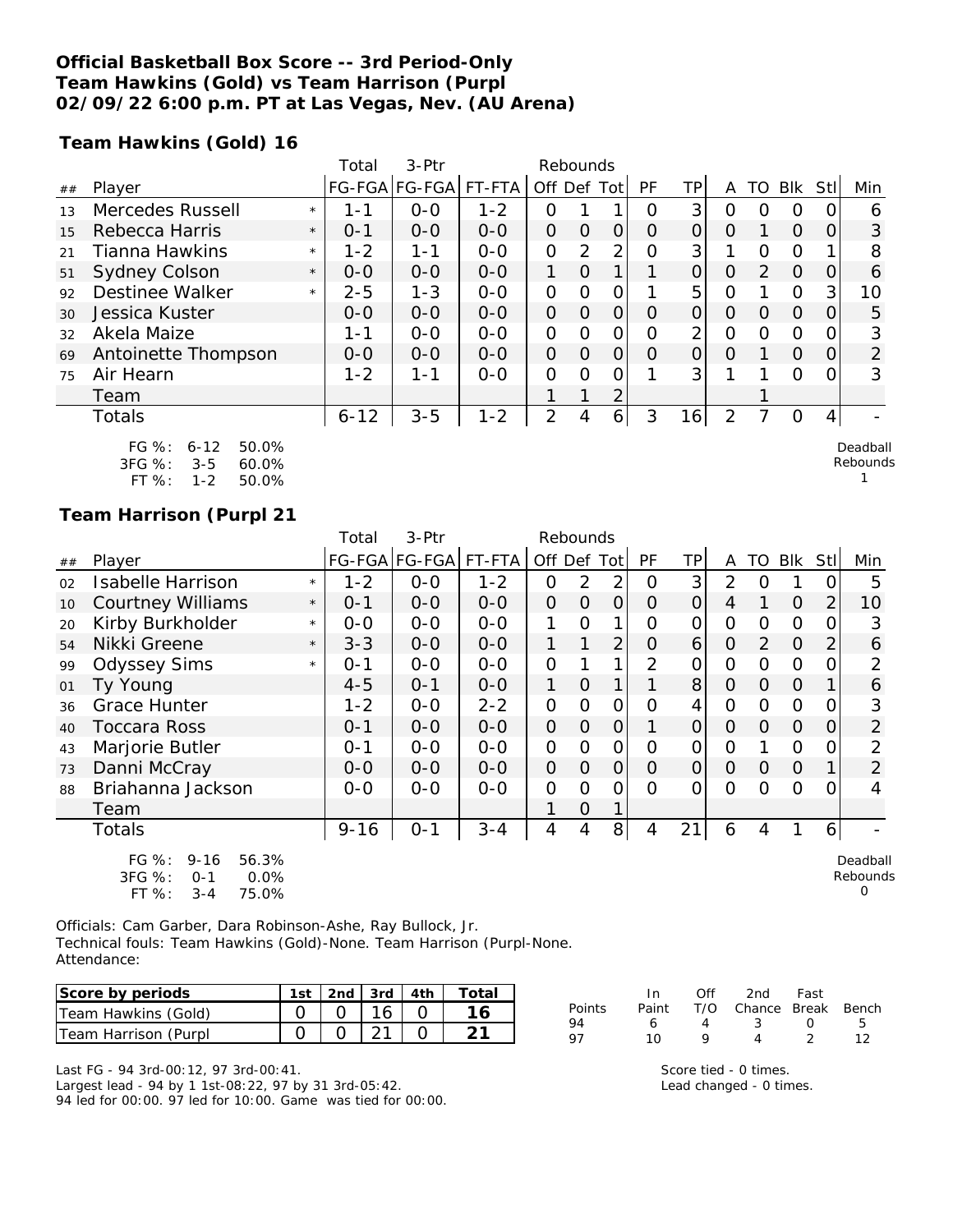### **Official Basketball Box Score -- 4th Period-Only Team Hawkins (Gold) vs Team Harrison (Purpl 02/09/22 6:00 p.m. PT at Las Vegas, Nev. (AU Arena)**

**Team Hawkins (Gold) 19**

|    |                        |         | Total    | $3-Ptr$       |         | Rebounds       |          |          |          |                 |          |          |            |          |                |
|----|------------------------|---------|----------|---------------|---------|----------------|----------|----------|----------|-----------------|----------|----------|------------|----------|----------------|
| ## | Player                 |         |          | FG-FGA FG-FGA | FT-FTA  | Off Def Tot    |          |          | PF       | TPI             | Α        | TO.      | <b>Blk</b> | Stl      | Min            |
| 13 | Mercedes Russell       | $\star$ | $1 - 2$  | $0 - 0$       | $O - 1$ | O              |          |          | 2        | 2               | O        | ∩        |            |          | 8              |
| 15 | Rebecca Harris         | $\star$ | $0 - 2$  | $0 - 2$       | $0 - 0$ | $\Omega$       | $\Omega$ | 0        |          | $\overline{O}$  | $\Omega$ | $\Omega$ | $\Omega$   | $\Omega$ | $\overline{4}$ |
| 21 | Tianna Hawkins         | $\star$ | $5 - 6$  | $O - 1$       | $2 - 3$ | $\overline{2}$ | 3        | 5        | 2        | 12              | 0        |          | $\Omega$   | $\Omega$ | 10             |
| 51 | Sydney Colson          | $\star$ | $0 - 0$  | $0 - 0$       | $0 - 0$ | $\Omega$       | $\Omega$ | $\Omega$ | $\Omega$ | $\Omega$        |          | $\Omega$ | $\Omega$   | $\Omega$ | 3              |
| 92 | Destinee Walker        | $\star$ | $1 - 5$  | $0 - 2$       | $1 - 2$ | $\Omega$       | $\Omega$ | 0        |          | 3               |          |          | $\Omega$   | $\Omega$ | 10             |
| 30 | Jessica Kuster         |         | $0 - 0$  | $0 - 0$       | $0 - 0$ | $\Omega$       | $\Omega$ | $\Omega$ | $\Omega$ | $\overline{O}$  | $\Omega$ | $\Omega$ | $\Omega$   | $\Omega$ | 5              |
| 32 | Akela Maize            |         | $0 - 0$  | $0 - 0$       | $0 - 0$ | 0              | 2        | 2        | $\Omega$ | $\Omega$        | 0        | ∩        | $\Omega$   | $\Omega$ |                |
| 75 | Air Hearn              |         | $1 - 1$  | $0 - 0$       | $0 - 0$ | $\Omega$       |          | 1        | $\Omega$ | 2               |          | $\Omega$ | $\Omega$   | $\Omega$ | 6              |
|    | Team                   |         |          |               |         |                |          | 2        |          |                 |          |          |            |          |                |
|    | Totals                 |         | $8 - 16$ | $0 - 5$       | $3 - 6$ | 3              | 8        |          | 6        | 19 <sub>1</sub> | 3        | 3        |            |          |                |
|    | FG $\%: 8-16$<br>50.0% |         |          |               |         |                |          |          |          |                 |          |          |            |          | Deadball       |

|           |         | JU.U 70 |
|-----------|---------|---------|
| 3FG %:    | $0 - 5$ | $0.0\%$ |
| FT $\%$ : | 3-6     | 50.0%   |

### **Team Harrison (Purpl 17**

|    |                                                                                       |         | Total    | $3-$ Ptr      |         |                | Rebounds       |               |                |                |                |                |                |      |                           |
|----|---------------------------------------------------------------------------------------|---------|----------|---------------|---------|----------------|----------------|---------------|----------------|----------------|----------------|----------------|----------------|------|---------------------------|
| ## | Player                                                                                |         |          | FG-FGA FG-FGA | FT-FTA  | Off Def Tot    |                |               | <b>PF</b>      | TPI            | A              | TO             | <b>Blk</b>     | StII | Min                       |
| 02 | Isabelle Harrison                                                                     | $\star$ | $1 - 3$  | $0 - 0$       | $0 - 0$ | 0              |                | 1             | 0              | $\overline{2}$ | 0              | O              | O              | 0    | 6                         |
| 10 | <b>Courtney Williams</b>                                                              | $\star$ | $0 - 1$  | $0-0$         | $0-0$   | $\overline{O}$ | $\overline{O}$ | 0             | $\Omega$       | $\overline{O}$ | $\Omega$       | 0              | $\overline{O}$ | 0    | $0+$                      |
| 20 | Kirby Burkholder                                                                      | $\star$ | $0 - 0$  | $0-0$         | $2 - 2$ | 1              | $\overline{2}$ | 3             |                | 2              |                | $\Omega$       | $\Omega$       | 0    | 9                         |
| 54 | Nikki Greene                                                                          | $\star$ | 1-1      | $0-0$         | $2 - 2$ | $\overline{O}$ |                | 1             | $\Omega$       | 4              | $\Omega$       | $\Omega$       | $\Omega$       |      | 3                         |
| 99 | <b>Odyssey Sims</b>                                                                   | $\star$ | 1-2      | $0 - 1$       | $0-0$   | $\overline{O}$ | $\Omega$       | 0             | O              | $\overline{2}$ | $\overline{O}$ | 0              | $\Omega$       | 0    |                           |
| 01 | Ty Young                                                                              |         | $0 - 2$  | $0 - 1$       | $0-0$   | $\overline{O}$ |                | 1             |                | $\overline{O}$ | $\Omega$       | 0              | $\overline{O}$ | 0    | 4                         |
| 36 | <b>Grace Hunter</b>                                                                   |         | $0-0$    | $0 - 0$       | $O-O$   | $\Omega$       | $\overline{O}$ | $\mathcal{O}$ | O              | 0              | $\Omega$       | $\Omega$       | $\Omega$       | 0    |                           |
| 40 | Toccara Ross                                                                          |         | $0-0$    | $0-0$         | $2 - 2$ | 1              | $\overline{O}$ | 1             | $\overline{2}$ | $\overline{2}$ | $\Omega$       |                | $\Omega$       | 0    | 5                         |
| 43 | Marjorie Butler                                                                       |         | $1 - 3$  | $1 - 1$       | $0 - 0$ | $\Omega$       | $\overline{O}$ | 0             | $\overline{2}$ | 3              | $\overline{O}$ | $\Omega$       | $\Omega$       | 0    | 5                         |
| 73 | Danni McCray                                                                          |         | $1 - 3$  | $0 - 1$       | $0-0$   | $\overline{O}$ |                | 1             | $\overline{0}$ | $\overline{2}$ | $\mathbf{1}$   | 0              | $\overline{O}$ | 0    | 5                         |
| 88 | Briahanna Jackson                                                                     |         | $0 - 1$  | $0 - 0$       | $0 - 0$ | $\mathcal{O}$  | $\Omega$       | 0             | $\Omega$       | 0              | $\Omega$       | Ω              | $\circ$        | 0    | 2                         |
|    | Team                                                                                  |         |          |               |         |                | $\overline{O}$ |               |                |                |                |                |                |      |                           |
|    | Totals                                                                                |         | $5 - 16$ | $1 - 4$       | $6 - 6$ | 3              | 6              | 9             | 6              | 17             | 2              | $\overline{2}$ | $\mathbf 0$    | 1    |                           |
|    | FG %:<br>31.3%<br>$5 - 16$<br>3FG %:<br>25.0%<br>$1 - 4$<br>FT %:<br>100.0<br>$6 - 6$ |         |          |               |         |                |                |               |                |                |                |                |                |      | Deadball<br>Rebounds<br>Ω |

Officials: Cam Garber, Dara Robinson-Ashe, Ray Bullock, Jr. Technical fouls: Team Hawkins (Gold)-None. Team Harrison (Purpl-None. Attendance:

| Score by periods     |  |  | 1st 2nd 3rd 4th Total |
|----------------------|--|--|-----------------------|
| Team Hawkins (Gold)  |  |  |                       |
| Team Harrison (Purpl |  |  |                       |

Last FG - 94 4th-00:49, 97 4th-00:41. Largest lead - 94 by 1 1st-08:22, 97 by 34 4th-06:20. 94 led for 00:00. 97 led for 00:00. Game was tied for 00:00.

|        | - In | Off           | 2nd                          | Fast             |  |
|--------|------|---------------|------------------------------|------------------|--|
| Points |      |               | Paint T/O Chance Break Bench |                  |  |
| 94     | 14   | $\mathcal{L}$ | - 2                          | $\left( \right)$ |  |
| 97     | 8    |               |                              |                  |  |

Score tied - 0 times. Lead changed - 0 times. Rebounds 2